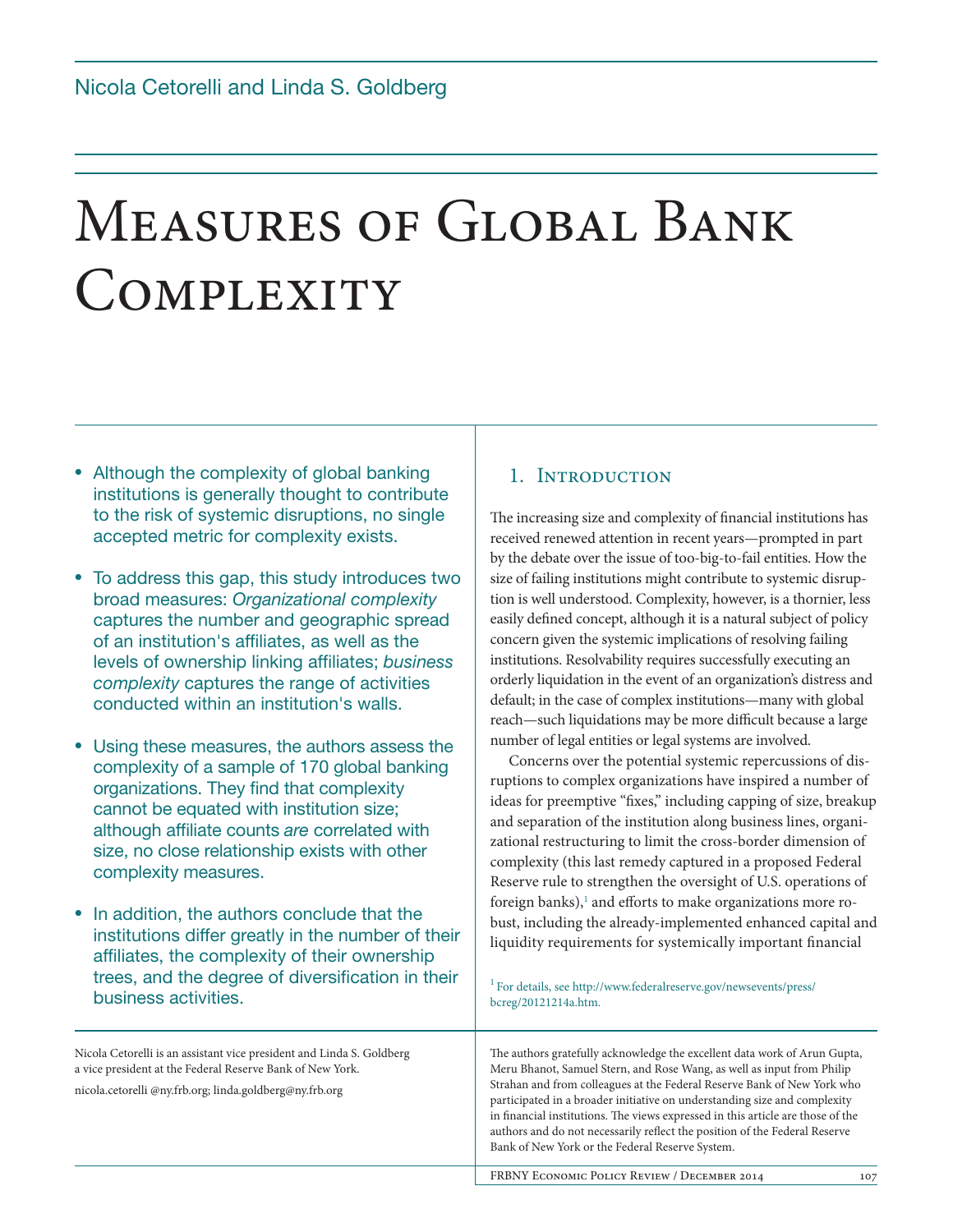institutions. Other approaches to resolution include the FDIC's Title II Orderly Liquidation Authority approach under the Dodd-Frank Act, whereby financial organizations operating in the United States would do so with a "single entry" strategy intended to reduce system spillovers from resolution as well as the fiscal consequences of such events.2

In the context of these initiatives, we note that there is no single accepted metric for complexity and that analysis of this issue across broad groups of financial firms is relatively scarce. It is well known that banks have developed broader networks of affiliated banking and nonbanking entities at home and abroad. Herring and Santomero (1990) were among the first to predict such an expansion of financial conglomerates, arguing that it would arise from synergies in the production of financial services and in the consumption of financial services.<sup>3</sup> Twenty years later, Herring and Carmassi (2010) documented how far this trend toward consolidation and conglomeration in financial services had progressed, observing that, by the middle of this century's first decade, large complex financial institutions had hundreds or thousands of subsidiaries.4 At least half a dozen top U.S. bank holding companies (BHCs) had more than a thousand subsidiaries in 2012, in contrast to a single firm with such numbers in 1990, as shown in Chart 1 (Avraham, Selvaggi, and Vickery 2012). The organizational evolution of U.S. BHCs followed an intense process of industry consolidation and substantial acquisitions of nonbank subsidiaries (Cetorelli, McAndrews, and Traina 2014). On the international side, the extent of banking's globalization through the establishment of affiliates in other parts of the world has been documented in numerous studies, including a recent broad overview by Claessens and van Horen (2013). These studies have been revealing, but the complexity of these organizations has not been documented comprehensively.

Despite the centrality of the bank complexity issue, no shared consensus has emerged just yet on what complexity might mean in the context of banking, or at least what might be the agreed-upon dimensions of our analysis of complexity. Concentrating on global banks adds many layers to considerations of complexity, so a focus on global banking organizations is bound to yield a more exhaustive take on the issue than an examination of purely domestic banking entities.

#### <sup>2</sup> See http://www.fdic.gov/about/srac/2012/2012-12-10\_title-ii\_orderly -liquidation-authority.pdf.

<sup>3</sup> Herring and Santomero (1990) were also prescient in anticipating some of the policy concerns that would arise from the growth of institutional size and complexity.

4 Herring and Carmassi (2010) discuss some potential consequences, but primarily argue that complexity increases systemic risk, worsens information and incentive problems within organizations, and impedes timely regulatory intervention and disposition of financial firms.

#### CHART<sub>1</sub> Number of Subsidiaries in U.S. Top Fifty Bank Holding Companies



Source: Avraham, Selvaggi, and Vickery (2012).

Accordingly, we turn our attention to financial institutions from around the world that have operations within the United States and financial institutions from the United States that have branches or subsidiaries abroad.

We adopt two broad measurement concepts. We introduce "organizational" complexity metrics to indicate the degree to which the organization is structured through separate affiliated entities. Organizational complexity also encompasses a related dimension specific to global entities—namely, geographic complexity, as captured by the span of the organization's affiliates across different regions or countries. In addition, we introduce "business" complexity, a concept referring to the type and variety of activities that may be conducted within the walls of a given institution. Organizational measures have a more direct fit with the main concerns typically associated with complexity, such as resolution, fragmentation, cross-border systemic risk, internal liquidity dynamics, managerial agency frictions, and "too big to fail." Business complexity concepts may speak more to the diversification and fragmentation of the type of production undertaken by organizations. Neither metric adequately captures the systemic nature of the distress resulting from potential failures; for this, the metric would need to incorporate insights on the criticality of the functions performed in the organization.

Since our focus is on global banking organizations, we pay careful attention to the fact that these are structured to encompass affiliates worldwide. The number of affiliates can be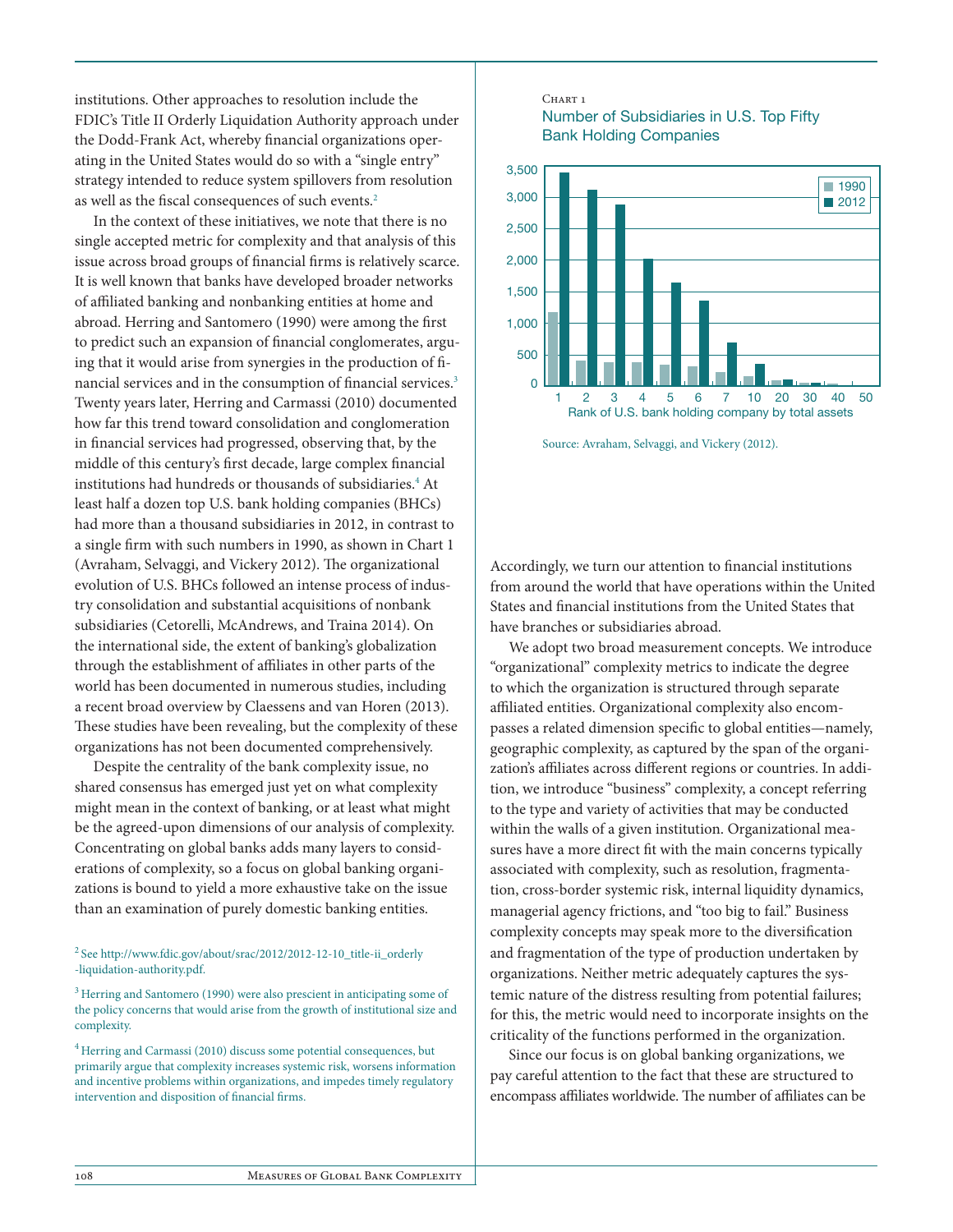relatively few or in the thousands. This pattern of complexity reflects the broader growth in global banking over recent decades, as international financial markets in general have grown more interconnected. Foreign banks now represent over a third of the banks in most countries, often accounting for more than half of banking assets (Claessens and van Horen 2013). In the case of the United States, these shares are slightly smaller but still quite significant. For instance, foreign banks account for about 25 percent of total banking assets, and five of the ten largest broker-dealers are foreign owned.

We selected our sample of global banking organizations by considering the universe of financial institutions with operations in the United States.<sup>5</sup> For non-U.S. entities, our sample includes small financial organizations and most of the financial organizations designated as G-SIFIs (global systemically important financial institutions).<sup>6</sup> These institutions support a broad range of real activities in the United States and around the world, including traditional lending, securities underwriting, loan syndicate participation, and funds collection for local or parent operations. We provide comparative analysis by also considering U.S. institutions with a global footprint. We measure complexity for each financial institution (U.S. or non-U.S.) by using detailed data on the counts of affiliates organized under common ownership and control, and we use this information to document a substantial heterogeneity across global institutions along all of the alternative dimensions of complexity. Finally, we show the relationship between different measures of complexity and the size of banking organizations.

The analysis yields a number of interesting observations. First, global banking organizations are highly diverse in terms of size and the correlated metric of absolute counts of affiliates around the world. These affiliates span multiple levels of ownership through an organizational tree. Second, within these organizations, the counts of nonfinancial affiliated entities are generally many times the counts of affiliated banks. Third, business-type complexity within these organizations—measured with Herfindahl index constructs—shows different tendencies according to the economic geography of the financial institutions' parent organizations, with large compositional distinctions across firms by parent nationality.

Details on the location of affiliates of each parent organization add another important dimension of complexity. We observe very large differences in the patterns of geographic complexity among institutions across countries and regions and even within country of origin. For example, global

banking organizations with Japanese parentage are the least geographically diverse in terms of affiliate locations (that is, they are more likely to be located within Japan), while these same organizations tend to have lower overall numbers of affiliated entities. By contrast, financial organizations with parents in the euro area tend to be larger in number, have more affiliates on average, and are more differentiated in terms of the geographic diversity of affiliate locations. The U.K. financial organizations are fewer in number, but have large numbers of affiliates and high geographic diversity.

Finally, we consider whether organizations' complexity and size are comparable concepts that can be used interchangeably in discussions of size premia and too-big-to-fail debates. We find a strong correlation between the complexity of large financial organizations—as measured by affiliate counts—and the organizations' size . However, this tight link disappears with the other measures of complexity we have described.

## 2. THE SAMPLE OF GLOBAL BANKS and Available Data for MEASURING COMPLEXITY

Perspectives on the complexity of an organization start with access to detailed data describing that organization's structure. All U.S. banks, as well as all branches and subsidiaries of foreign banks within the United States, file regulatory reports in the United States. These reports provide information on the structure of the organization that the reporting entities belong to, but primarily report data on the components within the United States. For a more complete picture of the entire parent or bank holding company, we supplement the information from regulatory reports with metrics of foreign bank organizational structure and size that are drawn from reporting available through the Bureau van Dijk's Bankscope database. We focus our attention on the subset of foreign-owned global institutions that are the ultimate parents of the U.S. branches of the foreign organizations.<sup>7</sup>

Since our focus is on global banks, we also look at those banks of U.S. parentage that have affiliates outside of the United States. This information on U.S. global banks is drawn

7 Foreign banking organizations are present in the United States also through ownership of U.S.-chartered bank subsidiaries. We could include these entities in our analysis of global complexity. However, branches are a direct emanation of a foreign-located parent, while subsidiaries (and, if existing, their U.S. holding company parents) are locally capitalized and under direct control of the U.S. regulator. In that sense, the implications associated with complexity of the parent organizations are quite distinct. For our purposes, we choose to focus our attention on the organizations that operate in the United States through bank branches, recognizing that some of these organizations may also have other U.S. subsidiaries, which can be banks and/or nonbanks.

<sup>&</sup>lt;sup>5</sup> In particular, we consider which foreign banking organizations operate branches in the United States.

<sup>6</sup> The Financial Stability Board's November 2012 update of G-SIFIs is discussed at http://www.financialstabilityboard.org/publications/r\_121031ac.pdf.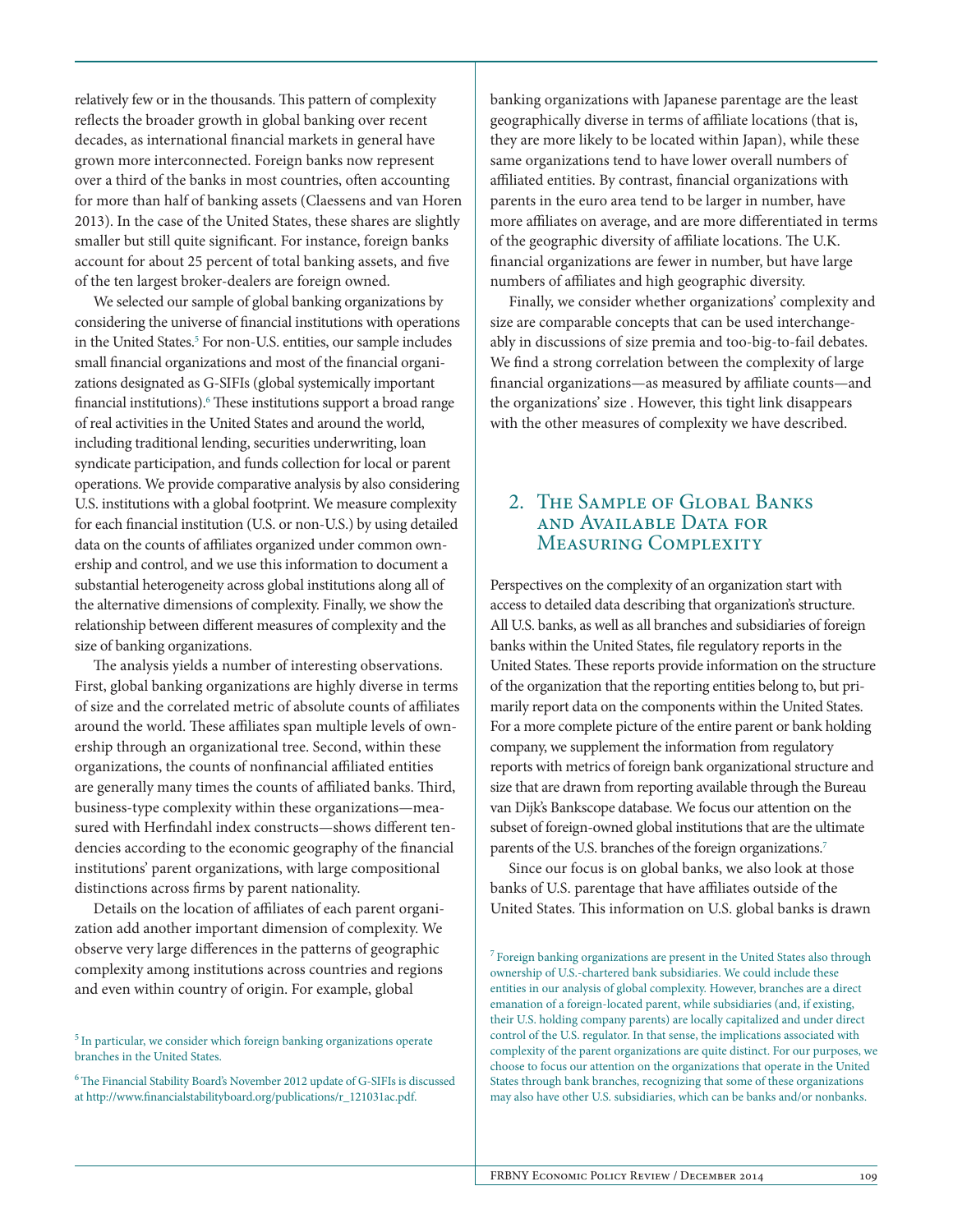#### TARLE<sub>1</sub> Foreign Banking Organizations with U.S. Branches, by Highholder Region As of Fourth-Quarter 2012

|                      |                          | Highholder Data                                            | U.S. Branch Data  |                                 |                            |                                                     |
|----------------------|--------------------------|------------------------------------------------------------|-------------------|---------------------------------|----------------------------|-----------------------------------------------------|
| Highholder Region    | Number<br>of Highholders | Highholder<br><b>Total Assets</b><br>(Billions of Dollars) | Number of G-SIFIs | G-SIFI Asset Share<br>(Percent) | Number<br>of U.S. Branches | <b>Branch Total Assets</b><br>(Billions of Dollars) |
| Euro area            | 29                       | 21,379                                                     | 8                 | 64                              | 46                         | 596                                                 |
| United Kingdom       | $\overline{4}$           | 6,855                                                      | 3                 | 78                              | 11                         | 143                                                 |
| Japan                | 8                        | 6,163                                                      | 3                 | 78                              | 18                         | 440                                                 |
| China                | 6                        | 9,312                                                      |                   | 20                              | 11                         | 53                                                  |
| Switzerland          | 2                        | 2,621                                                      | 2                 | 100                             | 8                          | 134                                                 |
| Canada               | 7                        | 3,375                                                      | $\mathbf{0}$      | $\mathbf{0}$                    | 20                         | 396                                                 |
| Other Americas       | 19                       | 1,477                                                      | $\mathbf{0}$      | $\mathbf{0}$                    | 22                         | 47                                                  |
| Other Asia           | 37                       | 4,114                                                      | $\Omega$          | $\Omega$                        | 59                         | 61                                                  |
| Other                | 23                       | 5,644                                                      | 1                 | 16                              | 27                         | 217                                                 |
| All foreign          | 135                      | 60,940                                                     | 18                | 48                              | 222                        | 2,089                                               |
| <b>United States</b> | 35                       | 12,568                                                     | 8                 | 81                              |                            |                                                     |

Sources: Federal Financial Institutions Examination Council (FFIEC), Report of Assets and Liabilities of U.S. Branches and Agencies of Foreign Banks, 002 regulatory filing; Bureau van Dijk, Bankscope database.

Notes: Highholder region information for the U.S. branches of foreign banking organizations filing with the FFIEC was matched from Bankscope's Ownership Module. We initially matched 140 highholders—that is, ultimate owners—in Bankscope. Of the 140, 3 were dropped because we could not find an ownership tree; 2 were dropped because they did not meet our criteria for complexity (that is, they did not have an ownership share exceeding 50 percent in their affiliates). "Other Asia" comprises Hong Kong, India, Indonesia, Malaysia, Pakistan, the Philippines, Singapore, South Korea, Taiwan, and Thailand. "Other Americas" comprises Argentina, Bermuda, Brazil, Chile, Colombia, Costa Rica, Ecuador, Guam, Panama, Puerto Rico, Uruguay, and Venezuela. "Other" comprises Australia, Bahrain, Egypt, Israel, Jordan, Kuwait, Nigeria, Norway, Saudi Arabia, Sweden, Turkey, and the United Arab Emirates. G-SIFI asset share is defined as the percentage of the region's total assets that are associated with a global systemically important financial institution.

from regulatory reporting in the United States and serves as a reference point for comparisons with the complexity of foreign financial organizations operating in the United States. For all global banks, we provide metrics of organizational structure as well as various descriptive statistics obtained using these metrics. Our analysis primarily examines data on organizational structure in place at the end of 2012.

# 2.1 Foreign Organizations with U.S. Branches

As part of our criteria for defining a sample of global banks, we begin with information pertaining to the 222 branches of foreign banking organizations that filed regulatory reports

in the United States at the end of 2012.<sup>8</sup> As shown in Table 1, overall these branches belong to a total of 135 foreign banking organizations (FBOs). Asia as a whole (Japan, China, and "other Asia") accounts for the largest number of parent organizations from a single region, but euro-area organizations dominate from the perspective of total assets. The total worldwide assets of these euro-area FBOs exceed \$21 trillion.

A number of the foreign banking organizations in the United States have G-SIFI status—a sign of their significant global footprint. In terms of geographical distribution, most G-SIFIs are originally from Europe. While European FBOs are the largest worldwide, their U.S.-specific presence, measured by the asset size of their bank branches, is not dissimilar to that of FBOs originating in other regions. Branches

8 In the fourth quarter of 2012, 230 U.S. branches of foreign banks filed regulatory reports. Of these, we were able to match only 222 to complete highholder data from Bankscope.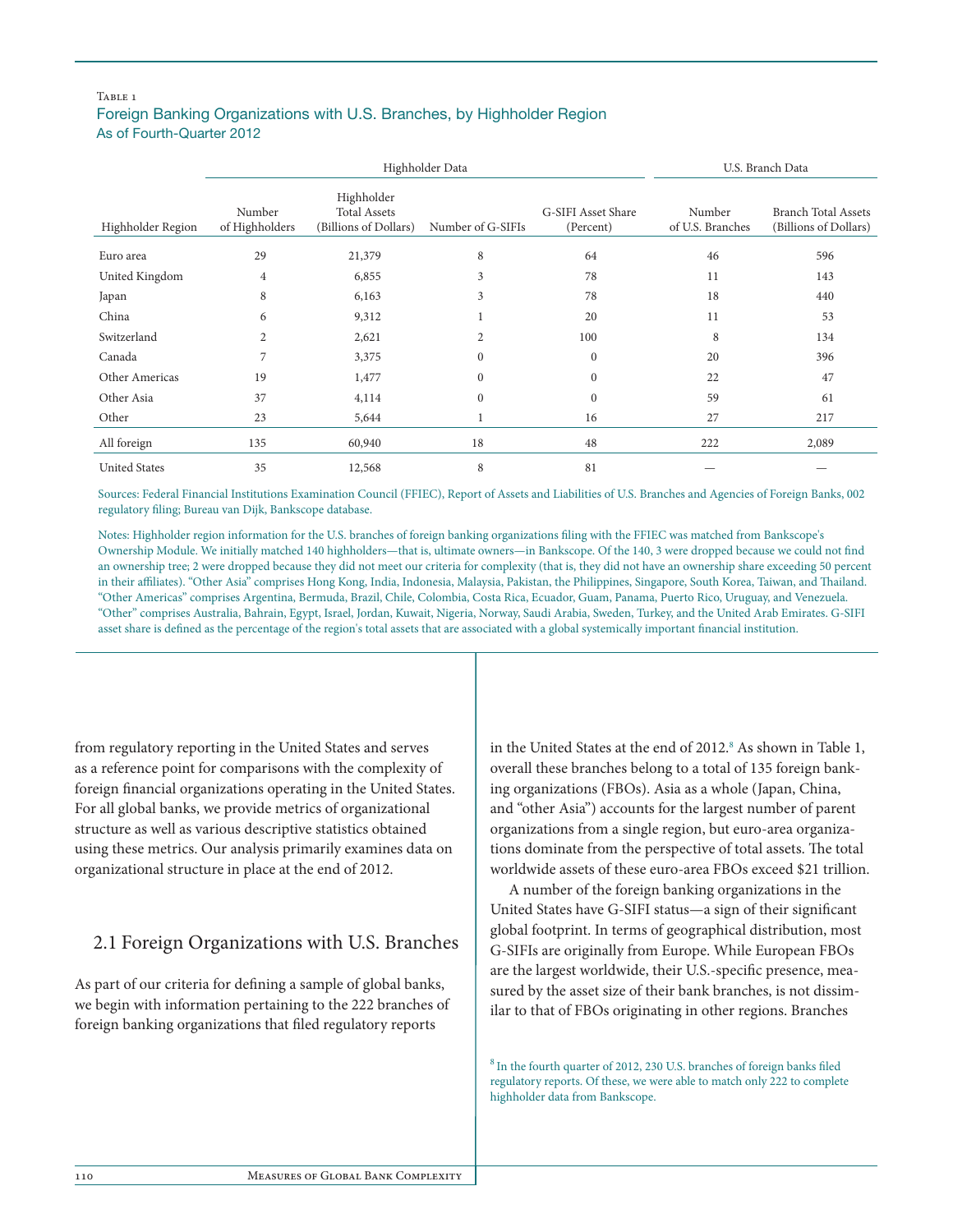themselves follow heterogeneous business models (this information is not reported in the table). For example, many smaller branches often lend to nonresident borrowers and support trade finance. Most of the larger branches instead conduct trade finance and also provide short- and long-term lending to support customers from their home country as well as U.S. business clients. Many of the foreign organizations use their branches to help manage the liquidity of the larger entity. Finally, the largest FBOs have many activities that extend beyond lending, including sales and trading, corporate finance, and asset management. Some of these activities are conducted outside the branches and through affiliated U.S. subsidiaries.

The final row of Table 1 provides some comparable statistics on U.S. global financial institutions that engage in banking activity. A total of 35 U.S. financial institutions have branches or subsidiaries outside of the United States and are considered global banks by these criteria. Eight of these institutions are classified as G-SIFIs, representing 81 percent of the \$12.6 trillion in total assets across all U.S. global banking organizations.

## 2.2 Parents and Their Affiliates

Measurement of the complexity of global banking organizations requires multiple steps. Typically, the immediate owner of the U.S. branch is a commercial bank, but that entity can have a different ultimate owner. Indeed, there can be many intermediate ownership links, with ownership shares that vary all along the levels of ownership in an organizational tree. Determining the ultimate owner, or "highholder," of an organization requires climbing up the ladder of an organization's ownership.

A number of issues concerning ownership of the organization must be resolved before we can generate useful metrics of complexity. First, within financial firms, legal and regulatory distinctions are made between related institutions, those with majority ownership, and those that are controlled. For our purposes, we seek to capture a level of ownership that is sufficient to constitute affiliation from an economic perspective—that is, where control can be presumed. Second, we confront the question of how to deal with multiple levels of ownership trees under an ultimate parent, since most parents own entities that have stakes in other entities. Third, we recognize the difficulty in constructing metrics that aggregate over affiliates of different sizes and types. While some methods of aggregation best demonstrate the dimensionality of the organization, and perhaps are most useful for indicating potential frictions in a firm-resolution scenario, other methods might be more useful for systemic risk discussions. The latter point raises the issue of whether ideal complexity constructs would show which entities serve some

"critical function" from the vantage point of the organization's production function, in the sense of having the potential to significantly disrupt some part of the organization's business in the event of their absence.<sup>9</sup> Moreover, while recognizing these important conceptual issues, we confront the practical issue of whether all this relevant information is available. Below we outline the approach followed based on these considerations and data availability, addressing only some of these issues.

Our parent concept is the ultimate parent organization that presides over the U.S. branch, its commercial bank owner, and the structures above these entities. The full vertical ownership and vertical affiliate structure are available in regulatory reports filed in the United States for the banks and bank holding companies with a U.S. parent. We use these data to measure the complexity of U.S. organizations, as also examined in Avraham, Selvaggi, and Vickery (2012). However, the ownership structure reported above the particular banking entity in the United States generally does not capture the full structure for the whole foreign parent organization, particularly for larger and more complex organizations.

For foreign parents, we follow Herring and Carmassi (2010) and use Bankscope's Ownership Module to extract relevant organizational structure.<sup>10</sup> For each organization, the data sources contain information on affiliate names, percentage of ownership by the immediate parent or a related control categorization, geographic location, and type. Information on the size or balance sheet data of affiliates is less consistently available. The data are available in levels of direct ownership from the parent—meaning, for example, that a level 1 affiliate is directly owned by the ultimate parent entity. Level 2 entities are owned by level 1 entities, and so on down through level 10 of an ownership tree. Each affiliated entity is tied to its direct parent with information provided on the quantitative level or a percentage grouping of ownership, as well as with information on the entity type, industry, and size.<sup>11</sup> The structural

<sup>9</sup> For a discussion of critical functions, see Annex 3 of the Financial Stability Board's work on recovery and resolution, available at https://www .financialstabilityboard.org/publications/r\_121102.pdf. In practice, such determinations are made at the level of specific products and services.

 $^{\rm 10}$  In terms of procedure, we begin with the regulatory reports filed in the United States. These provide information on "entity" names and identification codes that are then hand-matched with names of organizations reported in Bankscope. We then cull information on the organizational structure of the foreign parent. We were able to match approximately 97 percent of all reporting U.S. branches of foreign banking organizations to a foreign parent, which represented 98 percent of all FBO branch assets in the United States in the fourth quarter of 2012. The missing entities are typically smaller branches that have been in the overall sample for shorter periods of time; they are less likely to be in organizations with multiple branches in the United States.

<sup>11</sup> Not all fields of data are equally well populated. We include the foreign parent itself as an affiliate in the organizational structure and assign it to level 0. Suppose a bank headquartered in Germany had one affiliate in France. This organization is intuitively more complex than a bank headquartered in France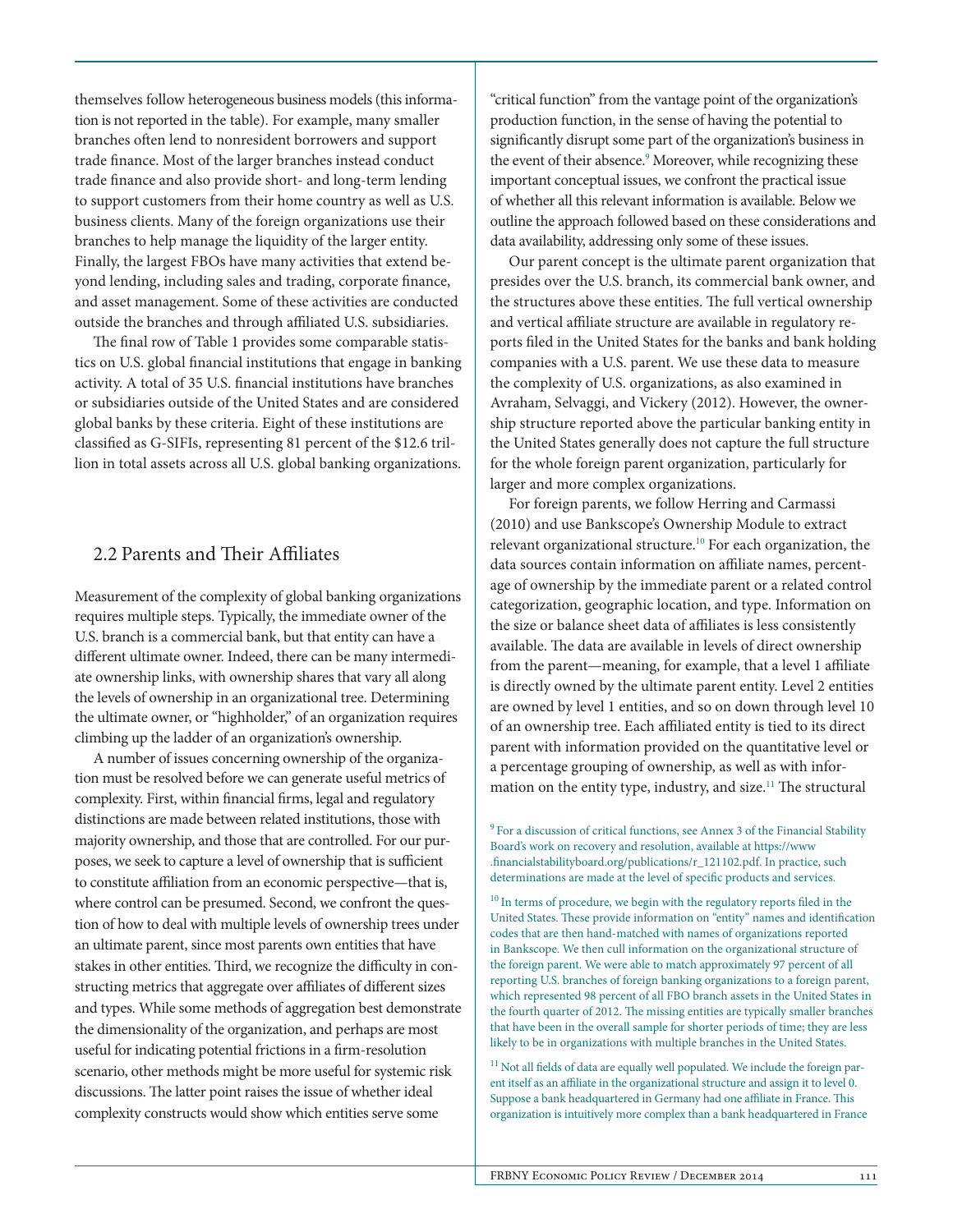#### EXHIBIT 1

Sample Organizational Structure of a Simple Foreign Banking Organization



Notes: Highholder structure information is drawn from Bankscope's Ownership Module from 2012:Q4. Highholder and affiliates shown are selected to illustrate a foreign banking organization with subsidiaries only at the first level. "Other financial" includes the following Bankscope entity types: financial company, private equity firm, venture capital firm, and hedge fund. "Nonfinancial" includes the following Bankscope entity types: industrial company, foundation/research institute, and self-owned firm.

information available from Bankscope is typically the most recently reported. For the details reported below, we use information contained in Bankscope as of the end of 2012. We follow Herring and Carmassi (2010) and sort these affiliates into broad buckets: banks, insurance companies, mutual and pension funds, other financial subsidiaries, and nonfinancial subsidiaries. Bankscope defines "other financial" as consisting of four Bankscope categories: "financial companies," "private equity" firms, "venture capital" firms, and "hedge funds," with "financial company" not separately defined. We restrict our analysis to include only those entities in which a parent has 50 percent or more ownership. Thus, to be included in our affiliate counts, an ultimate parent organization has an affiliate below it (at level 1) if the ownership threshold is at least 50 percent, and if the level 1 organization has an ownership stake of at least 50 percent in the level 2 organization, and so on all the way to level 10, which is the furthest distance from the ultimate parent that we found recorded within Bankscope. Given these conditions, all statistics provided present a conservative view of the ownership and complexity of the organizations. We have performed the analysis using ownership shares of both 25 percent and 50 percent and have generated quite similar results for both cutoff levels.

#### *Footnote 11 (continued)*

with one affiliate in France. Adding the foreign parent as an affiliate noticeably alters the complexity measures only in cases where the parent has few affiliates.

To understand these structures, consider Exhibits 1 and 2, which show the types of organizational trees that emerge from the data. The entity depicted in Exhibit 1 has a relatively simple organizational structure. In this case, United Bank for Africa Plc is a parent organization with only level 1 affiliates in the hierarchy, and most of the affiliates are classified as commercial banks. This structure contrasts sharply with that provided in Exhibit 2, which shows a small part of the organization under parent Deutsche Bank AG. This organization is highly complex, encompassing a broad range of affiliates of different types cascading down the various levels of the tree. For example, the highholder has numerous direct ownership positions shown in level 1, spread across types of entities as the color coding indicates. These level 1 affiliates have their own ownership positions in entities captured as level 2 affiliates, also across a range of bank and nonbank types.

Some caveats apply to the results. All affiliate counts should be considered illustrative as opposed to definitive, because our approach has potential shortcomings. First, we match a U.S. branch to its ultimate highholder and then match that highholder to a Bankscope entity, thus introducing a risk of mismatch. Second, we examine the most recent organizational tree under a highholder as reported in the Bankscope Ownership Module, but we do not view the longer history of organizational trees. While we expect considerable inertia in the organizational structure and counts, structures potentially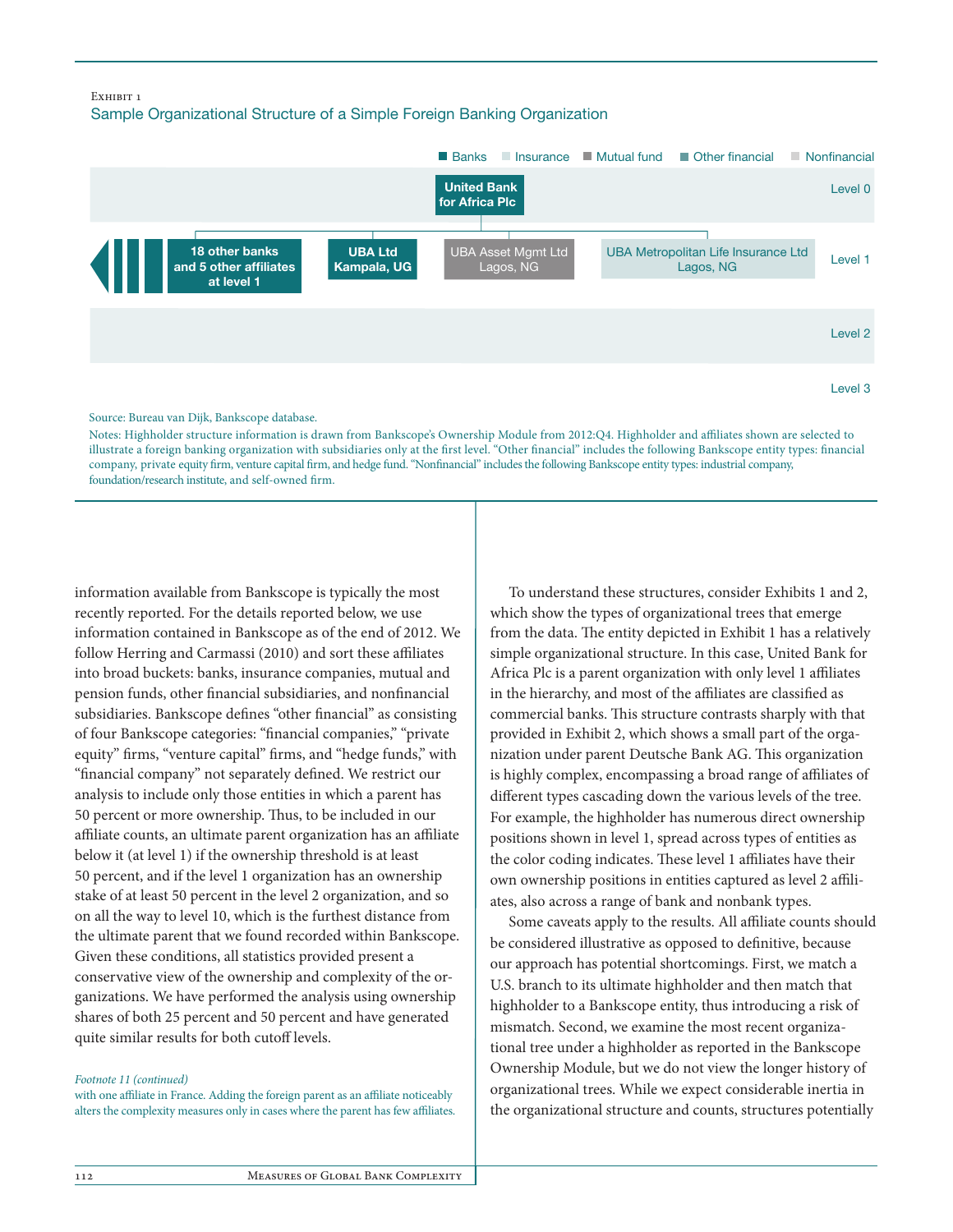#### Exhibit 2





#### Source: Bureau van Dijk, Bankscope database.

Notes: Highholder structure information is drawn from Bankscope's Ownership Module from 2012:Q4. Highholder and aliates shown are selected to illustrate a multilevel foreign banking organization. "Other financial" comprises the following Bankscope entity types: financial company, private equity firm, venture capital firm, and hedge fund. "Nonfinancial" comprises the following Bankscope entity types: industrial company, foundation/research institute, and self-owned firm.

could change dramatically over time. Third, we make specific assumptions about the ownership share that warrants inclusion in our counts. Since lower ownership shares could also be associated with valid affiliates, our counts likely understate the total number of affiliates under control of an ultimate parent.

# 3. Evidence on Complexity

## 3.1 Measures of Complexity

We construct a number of complexity metrics, each with a different value depending on the economic issues to be addressed, including activities during the life of the organization or during periods of extreme stress and resolution. While finer measures could potentially be constructed using more detailed supervisory or regulatory data, the measures we

present have the advantage of being available for a wide cross section of entities and therefore are useful for cross-country and broad conceptual discussions. For example, we can consider the complexity of a firm's organizational structure, which maps into the issues normally raised when the terminology of complexity is used in policy circles. For instance, a firm organized with multiple separate legal entities is likely to pose greater challenges for those executing an orderly liquidation, thus potentially increasing the risk of systemic repercussions. Likewise, we can consider the fragmentation of business activities across different entity types, which is relevant for policy in that it may increase the challenges in conducting effective monitoring and regulation if, for instance, the separate subsidiaries are under the oversight of separate regulatory agencies.12 For global firms,

 $12$  U.S. bank holding companies are a good example of this. These organizations as a whole are subject to the supervision of the Federal Reserve, but the activities of certain subsidiaries are under the direct regulation of other agencies (for example, the SEC for broker-dealers and funds, and state and federal insurance bodies for insurance subsidiaries). This issue is amplified for global organizations with subsidiaries located in foreign countries that are subject to local regulatory jurisdictions.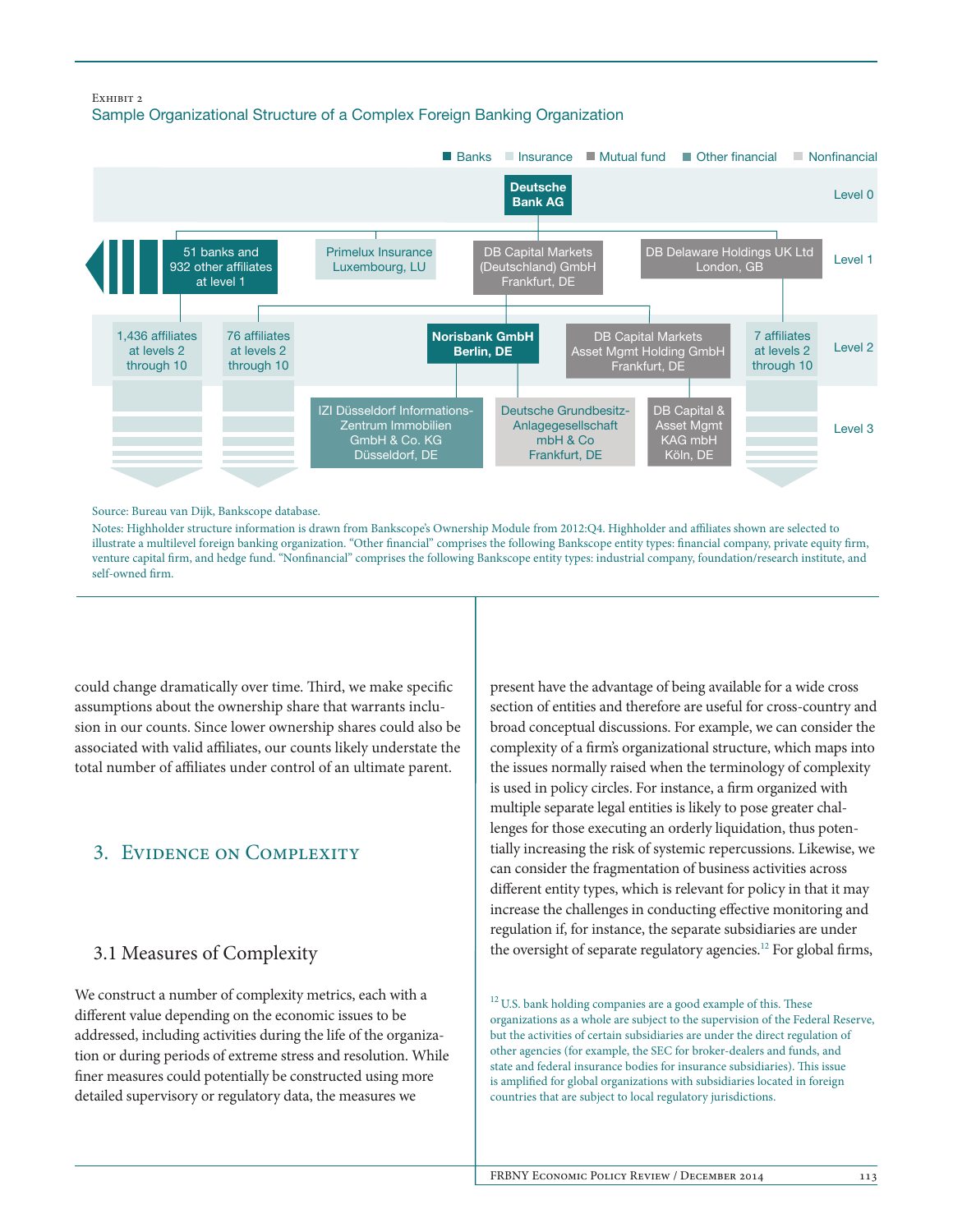#### TABLE 2 Complexity Metrics

| Type            | Name                       | Construction                                                                                                                | Comments                                                                                                                                                                                                                                                                                                                                                               |
|-----------------|----------------------------|-----------------------------------------------------------------------------------------------------------------------------|------------------------------------------------------------------------------------------------------------------------------------------------------------------------------------------------------------------------------------------------------------------------------------------------------------------------------------------------------------------------|
| Organizational  | Count                      | Number of 50+% owned affiliates<br>under a parent organization                                                              | The affiliate count includes the parent itself as an affiliate.                                                                                                                                                                                                                                                                                                        |
| Organizational  | CountNBtoB                 | Number of 50+% owned nonbank<br>affiliates/number of 50+% owned<br>bank affiliates                                          |                                                                                                                                                                                                                                                                                                                                                                        |
| <b>Business</b> | <b>Business complexity</b> | $\frac{T}{T-1}\left(1-\sum_{i=1}^T\left(\frac{count^i}{totalcount^i}\right)^2\right)$<br>where $T$ is the number of types   | The normalized Herfindahl index is based on affiliate types given in<br>Bankscope, grouped into 1) banks, 2) insurance companies, 3) mutual<br>and pension funds, 4) other financial subsidiaries, and 5) nonfinancial<br>subsidiaries. Output values range from 0 to 1, where 0 is lowest<br>complexity and 1 is highest complexity.                                  |
| Geographic      | Geographic complexity      | $\frac{R}{R-1}\left(1-\sum_{r=1}^R\left(\frac{count^r}{totalcount^r}\right)^2\right)$<br>where $R$ is the number of regions | The normalized Herfindahl index is based on affiliate regions given in<br>Bankscope, grouped into 1) euro area, 2) United Kingdom, 3) Japan,<br>4) South Korea, 5) China, 6) Canada, 7) United States, 8) Taiwan,<br>9) Middle East, 10) other Americas, 11) other Europe, 12) other Asia,<br>13) other. Output values range from 0 to 1, where 0 is lowest complexity |

an organizational footprint that spans multiple countries also adds to the challenges of oversight and resolution.

Table 2 provides the set of measures—organizational, business, and geographic—that we construct for each of the global financial firms. The standard measure of organizational complexity, *count*, is the total number of affiliates—including the ultimate parent—that satisfy the percent ownership criteria we apply in constructing the metric. This measure is especially relevant for thinking about organizational fragmentation and resolution planning. A second organizational measure, *countNBtoB,* is computed as the ratio of counts of nonbank affiliates to bank affiliates. This indicator is more relevant for potential discussions about the relationship between bank and nonbank affiliates and for discussions about the pattern of liquidity flows between the commercial banks and the rest of the organizational structure.13 The two other metrics, introduced to capture business and geographic complexity, are constructed as Herfindahl concentration indexes. The *business complexity* measure gauges the diversity of the affiliates in terms of the types of business they conduct, with types divided into five buckets; the *geographic complexity* measure assesses the diversity of the affiliates in terms of geographic location, with locations divided into thirteen regions.

<sup>13</sup> See Cetorelli and Goldberg (2013).

# 3.2 Organizational Complexity of Non-U.S. Global Banks

and 1 is highest complexity.

We begin by describing the findings for those organizations owned by parents outside the United States. The statistics for these institutions are constructed using the Bankscope database, as noted earlier. We later turn to the statistics that are computed for U.S. financial institutions and that are based on the U.S. regulatory reporting by those entities.

Consider first the patterns in our broadest metric of organizational complexity, which is the total count of affiliates under a highholder with U.S. branches and where at least 50 percent ownership of an affiliate is required at each level of the organization. Chart 2 provides total counts for highholders. Those organizations with more than 100 affiliates are shown in the top panel, and those organizations with fewer than 100 affiliates are presented in the bottom panel. Each vertical bar represents a separate highholder.<sup>14</sup> Among these highholders, twenty-four have more than 250 affiliates and fifteen have more than 500 affiliates; the highholder with the highest count has 2,729 affiliates (top panel). Most of the foreign organizations have fewer than 100 affiliates (bottom panel).

<sup>14</sup> We do not focus on the specific factors driving the establishment of a given legal entity. In some cases, tax or regulatory arbitrage may be factors explaining the existence of a subsidiary, more so than actual business activities. However, such entities still contribute to more difficult monitoring and regulation, more complex resolution, and perhaps a denser network of interconnections within the organization.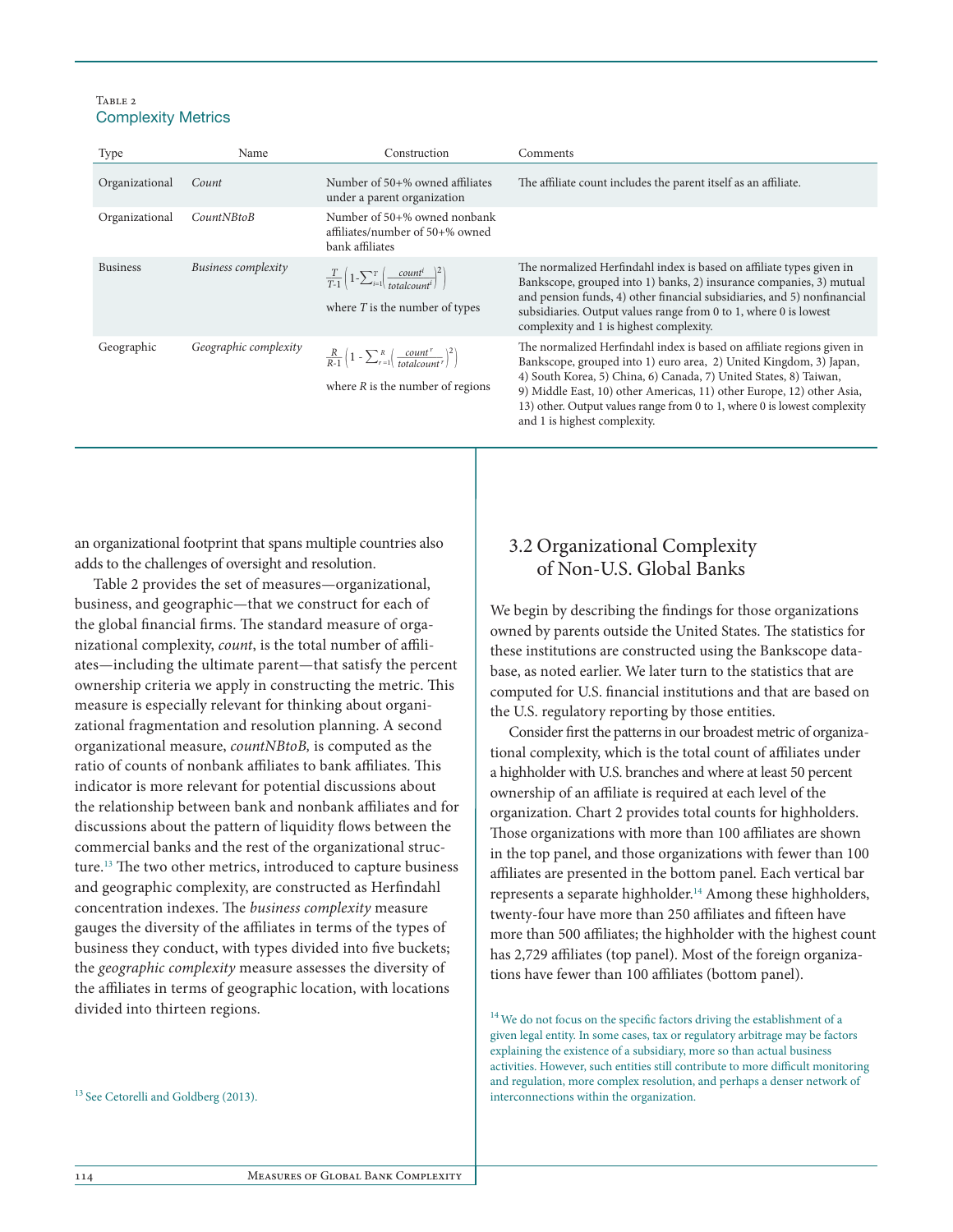## CHART<sub>2</sub> Foreign Banking Organizations: Number of Affiliates, by Level



#### Source: Bureau van Dijk, Bankscope database.

Notes: Each bar in the chart panels represents a separate foreign banking organization. Highholder structure information is drawn from Bankscope's Ownership Module. Level 1 is the first level down from the highholder. An affiliate is considered to be owned by the highholder if a series of 50-plus percent ownership links exists between it and the highholder. Highholders in the figures are sorted by number of affiliates. Data shown do not include level 0, which contains one aliate that represents the highholder itself. Data capture organizational structures as of end-2012.

The color segments within each vertical bar of Chart 2 show how many affiliates are captured at each level of the organizational tree, from level 1 through level 10. We provide buckets of levels to keep this information visually accessible, showing counts for affiliates at level 1, level 2, level 3, and levels 4 and beyond. It is noteworthy that Herring and Carmassi (2010) use the pattern and counts of only level 1 affiliates to capture complexity.

Our decomposition shows that studies limiting the analysis to level 1 affiliates, while informative, will not present the full richness and diversity of affiliate structures. Level 1 affiliates dominate the structures for entities with fewer than 100 affiliates, but even these lower-complexity organizations appear quite different when levels 2 through 4 are added to the metrics of organizational structure. The role of the multiple levels of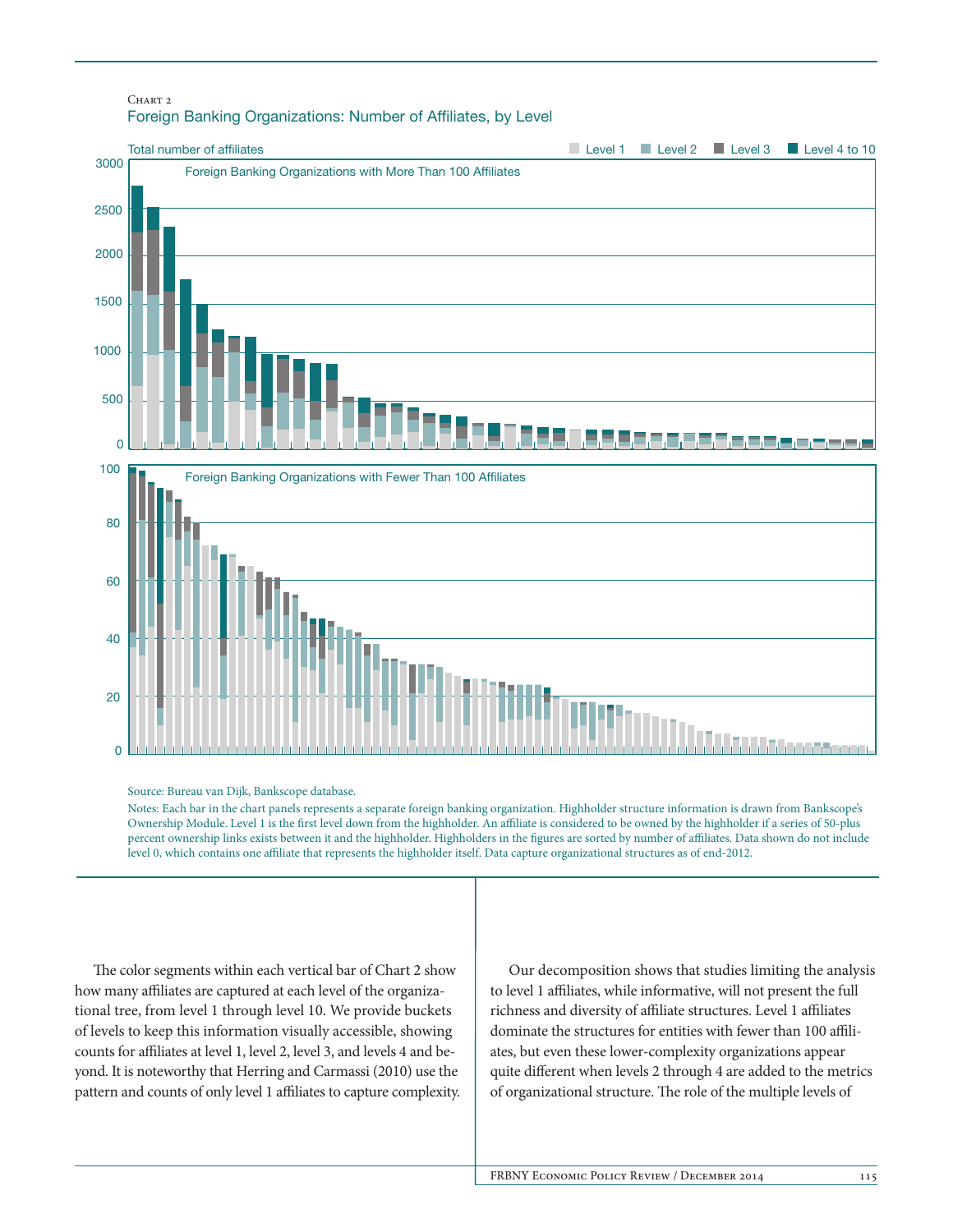#### CHART<sub>2</sub> Foreign Banking Organizations: Breakdown of Afliates by Type



Source: Bureau van Dijk, Bankscope database.

Notes: Each bar in the chart panels represents a separate foreign banking organization. "Other financial" includes the following Bankscope entity types: financial company, private equity firm, venture capital firm, and hedge fund. "Nonfinancial" includes the following Bankscope entity types: industrial company, foundation/research institute, and self-owned firm. Data capture organizational structures as of end-2012.

ownership is especially important in the organizations depicted in the top panel. The level 1 affiliates would capture only a small fraction of affiliates for many of these large players. While most of the counts of affiliate ownership are within three levels from the top of the organization, a sizable share of affiliates are further from the ultimate parent, at levels 4 through 10. Level 1 affiliates are the largest group of affiliates across these global banking organizations. There are more than 7,000 level 1 affiliates, 9,000 level 2 affiliates, and more than 6,000 level 3 affiliates, so the total number of affiliates down to and including level 10 is well in excess of 29,000 for the 100-plus foreign parents.

These non-U.S. global bank affiliates can also be sorted by types of activities. As previously noted, affiliates owned are classified as belonging to one of five types of primary activity: bank, insurance, mutual fund, other financial, and nonfinancial. Chart 3 recasts the organizations shown in Chart 2 using delineation by types of activity rather than level in the reporting structure. The counts of nonfinancial affiliates are generally many times the counts of banks. Insurance companies are least pervasive at each level, followed by banks and then mutual funds.

The second organizational complexity metric captures the extent to which the structure of the organization goes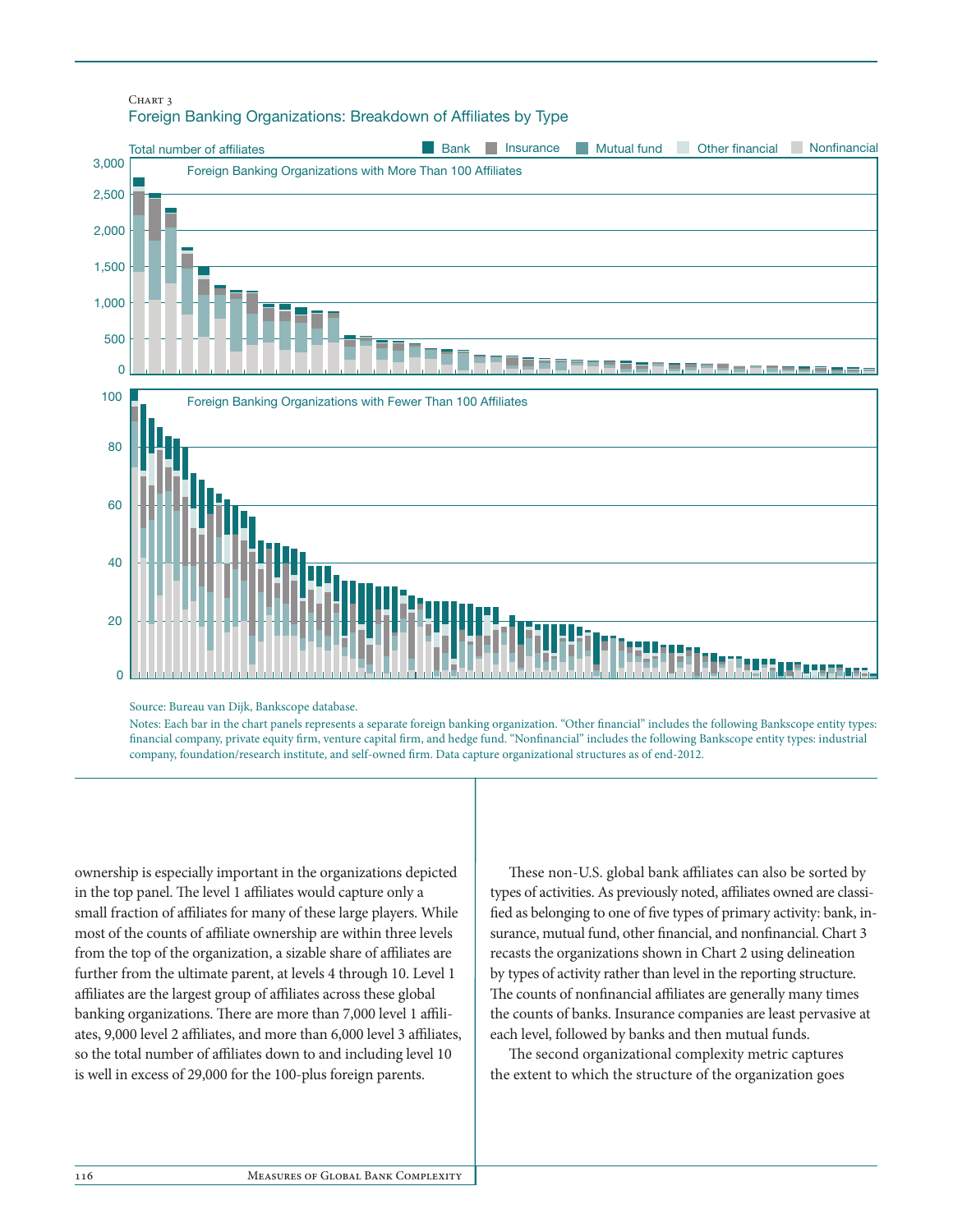beyond banks. The median ratio of nonbank affiliate counts to bank affiliates across the smaller (fewer than 100 affiliates) organizations is 3.5, while the median ratio across the more complex (more than 100 affiliates) organizations is 19. If these ratios are taken as a metric of activity levels (as opposed to just fragmentation for other reasons), we would conclude that nonbank activity rises as organizations become more complex.

Business and geographic complexity metrics for the foreign organizations also provide interesting insights. To make this comparison most informative, we break down the parentage of the foreign organizations by country or region.<sup>15</sup> As reported in Table 1, Asia as a whole accounts for the largest number of foreign banking organizations with U.S. branches. The euro area ranks second in terms of counts.16 However, euro area banks are significantly larger in terms of overall asset size. The average number of affiliates per parent also differs substantially across regions (Chart 4, bottom panel). Highholders in the United Kingdom have the largest number of affiliates by far, with euroarea highholders coming in second. Next, we supplement this information with descriptive statistics on the business complexity and geographic complexity of the organizations by parentage (that is, by the country or region of the ultimate owner).

The measure of business complexity is constructed as a Herfindahl-type index. The index is 0 for organizations with low complexity—which in practice means that the organization is exclusively composed of commercial banks—and 1 for organizations with the highest business complexity. In the latter case, the affiliate counts would be equal across the five categories of types: banks, insurance companies, mutual and pension funds, other financial subsidiaries, and nonfinancial subsidiaries. Chart 5 presents the business complexity measure in two ways: by composition into types (bottom panel) and by Herfindahl readings (top panel), shown as box-and-whiskers plots. The whiskers show the full range of Herfindahl readings constructed across the organizations from each country or region. The box shows the median degree of diversity and the lower and upper quartiles of diversity across all institutions from that country or region.

The box portions in the top panel differ in length, indicating that the scope of differences from the mean by parent geography is limited for the U.K., South Korean, and Canadian parents, but broader for parents from Taiwan, the Middle East, other Asia, and the euro area. The range of differences is particularly high for parents from other Asia. The type breakdowns in the lower panel show that South Korean organizations have

<sup>15</sup> We use the International Monetary Fund's 2012 definitions to define the euro area and the Middle East. We then categorize the remaining countries using the geoscheme created by the United Nations Statistics Division, with African and Oceanian countries making up the "other" countries category.

<sup>16</sup> The list of countries in each region is reported in the footnote of Chart 4.

### $CHARTA$ Foreign Banking Organizations: Number of Highholders and Afliates, by Region



Source: Bureau van Dijk, Bankscope database. Notes: "Middle East" comprises Bahrain, Egypt, Jordan, Kuwait, Saudi Arabia, Turkey, and the United Arab Emirates. "Other Americas" comprises Argentina, Bermuda, Brazil, Chile, Colombia, Costa Rica, Ecuador, Guam, Panama, Puerto Rico, Uruguay, and Venezuela. "Other Europe" comprises Norway, Sweden, and Switzerland. "Other Asia" comprises Hong Kong, India, Indonesia, Malaysia, Pakistan, the Philippines, Singapore, and Thailand. Data capture organizational structures as of end-2012.

the heaviest relative concentration of banks, followed by Chinese organizations. South Korean organizations also have the heaviest concentration of mutual fund affiliates. European organizations, whether from the euro area, the United Kingdom, or the rest of Europe, have the heaviest concentration of affiliates categorized as "other financial firms." The affiliates of Taiwanese parents are the most evenly distributed across types.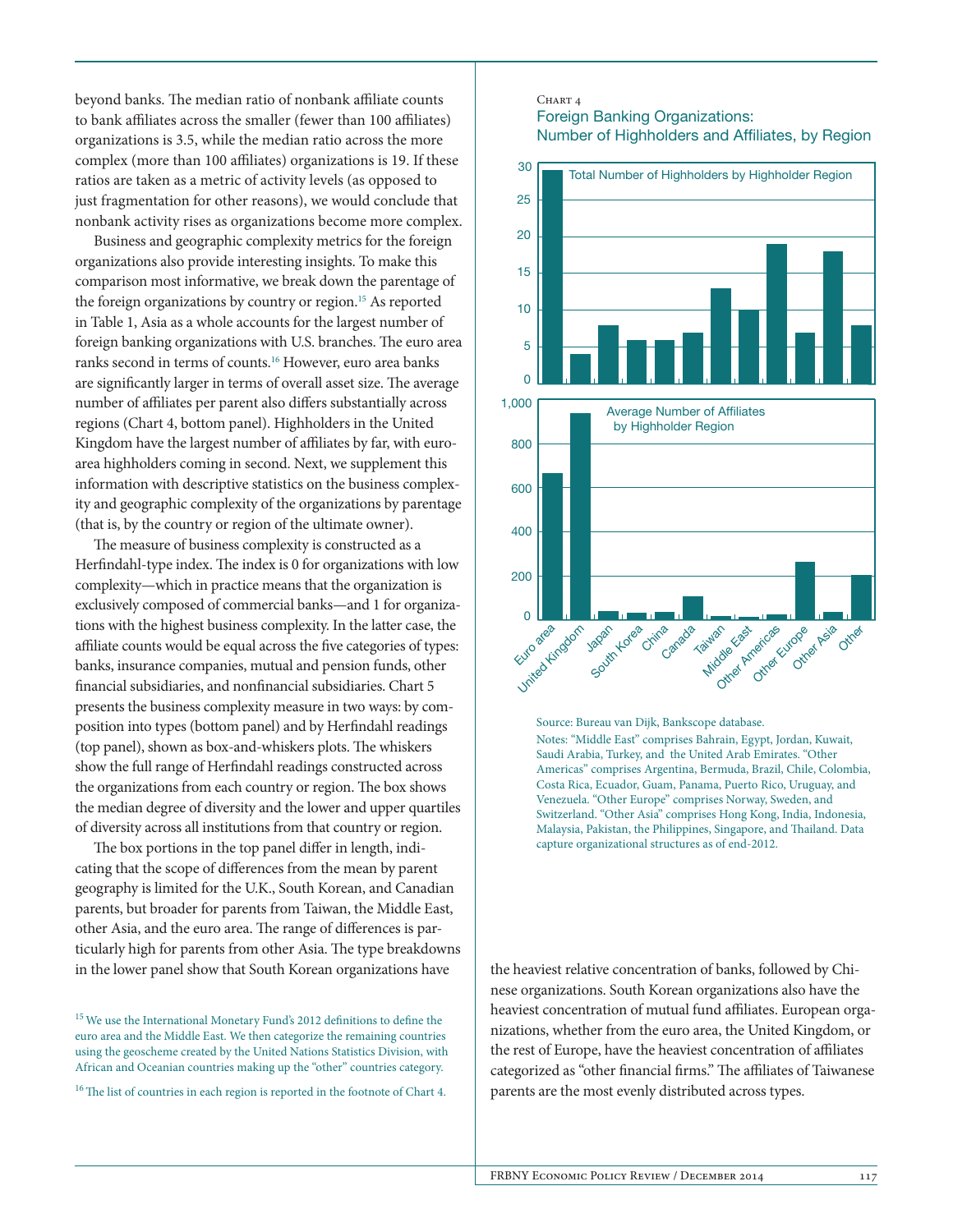#### CHART<sub>5</sub> Foreign Banking Organizations: Business Complexity of Afliates





Source: Bureau van Dijk, Bankscope database.

Notes: The top panel summarizes business complexity, which is described in Table 2. The top whisker identifies a region's maximum business complexity, the top line of the box is the 75th percentile, the line inside the box is median complexity, the bottom line of the box is the 25th percentile, and the bottom whisker identifies the minimum business complexity (excluding outliers). Outliers are identified by points using the conventional formula 1.5 \* interquartile range. For both panels, "Middle East" comprises Bahrain, Egypt, Jordan, Kuwait, Saudi Arabia, Turkey, and the United Arab Emirates. "Other Americas" comprises Argentina, Bermuda, Brazil, Chile, Colombia, Costa Rica, Ecuador, Guam, Panama, Puerto Rico, Uruguay, and Venezuela. "Other Europe" comprises Norway, Sweden, and Switzerland. "Other Asia" comprises Hong Kong, India, Indonesia, Malaysia, Pakistan, the Philippines, Singapore, and Thailand. Business type breakdown is consistent with reporting conventions in Bankscope's ownership module. Data capture organizational structures as of end-2012.

The geographic complexity measure incorporates information on the geographic location of each parent organization's affiliates. For this construction, affiliate locations are broken down into thirteen groups: euro area, United Kingdom, Japan, South Korea, China, Canada, United States, Taiwan, Middle

East, other Americas, other Europe, other Asia, and "other" (Chart 6). The panels of the chart are constructed similarly to those already discussed for the business complexity measures. Very large differences exist across banks by country or region, and within country of origin, in the patterns of geographic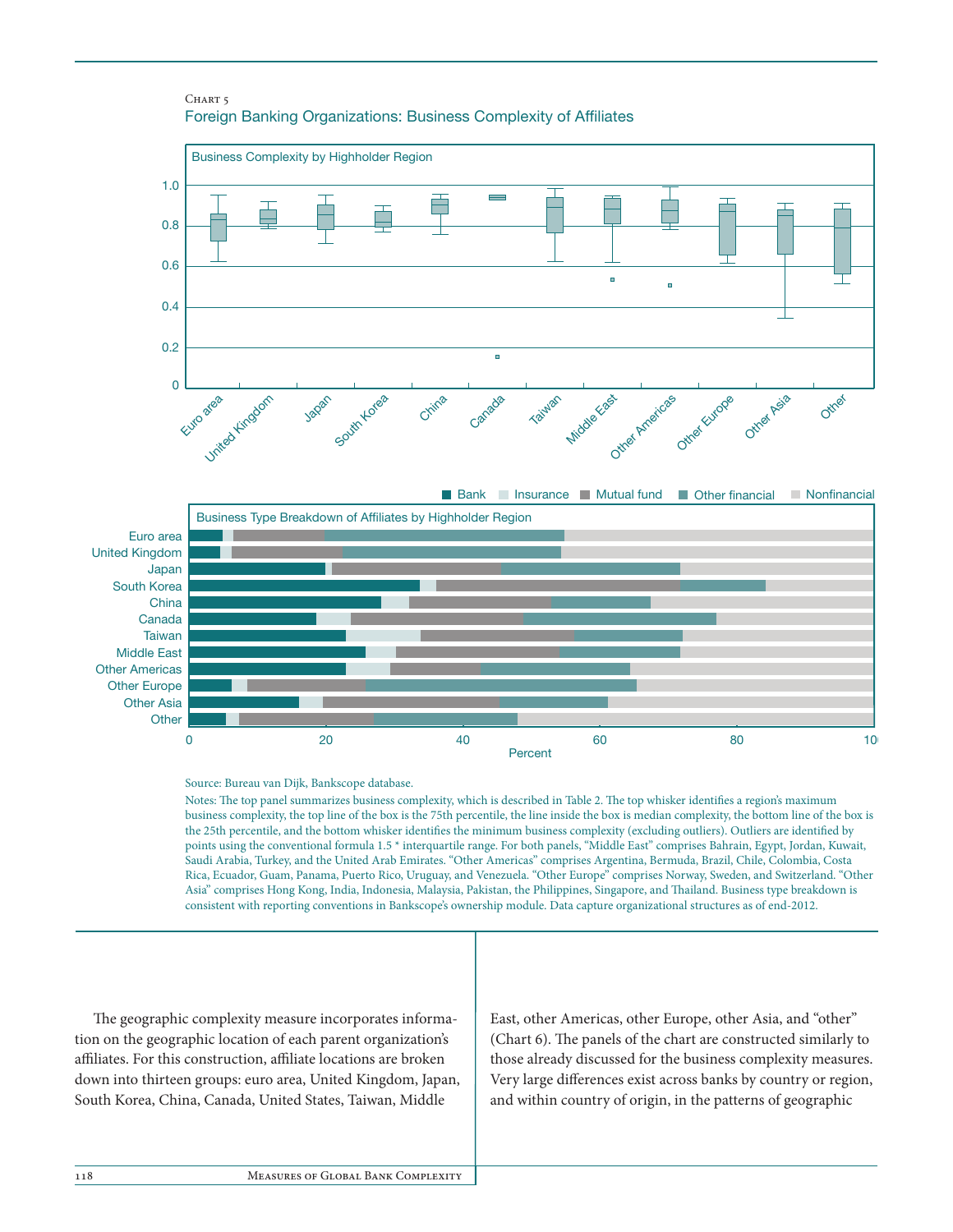





Source: Bureau van Dijk, Bankscope database.

Notes: The top panel summarizes geographic complexity, which is described in Table 2. The top whisker identifies a region's maximum geographic complexity, the top line of the box is the 75th percentile, the line inside the box is median complexity, the bottom line of the box is the 25th percentile, and the bottom whisker identifies the minimum geographic complexity (excluding outliers). Outliers are identied by points using the conventional formula 1.5 \* interquartile range. For both panels, "Middle East" comprises Bahrain, Egypt, Jordan, Kuwait, Saudi Arabia, Turkey, and the United Arab Emirates. "Other Americas" comprises Argentina, Bermuda, Brazil, Chile, Colombia, Costa Rica, Ecuador, Guam, Panama, Puerto Rico, Uruguay, and Venezuela. "Other Europe" comprises Norway, Sweden, and Switzerland. "Other Asia" comprises Hong Kong, India, Indonesia, Malaysia, Pakistan, the Philippines, Singapore, and Thailand. Data capture organizational structures as of end-2012.

diversity of their affiliates. The banks with Japanese parentage are in organizations that are among the least geographically diverse in terms of the average affiliate structure and that also have lower overall numbers of affiliates. The euro area organizations are large in number and large in their average number of affiliates. The U.K. organizations are fewer in number, but they also have large numbers of affiliates.

The lower panel of Chart 6 provides an additional perspective on geographic diversity by distinguishing affiliates that are located in the home country/region from those in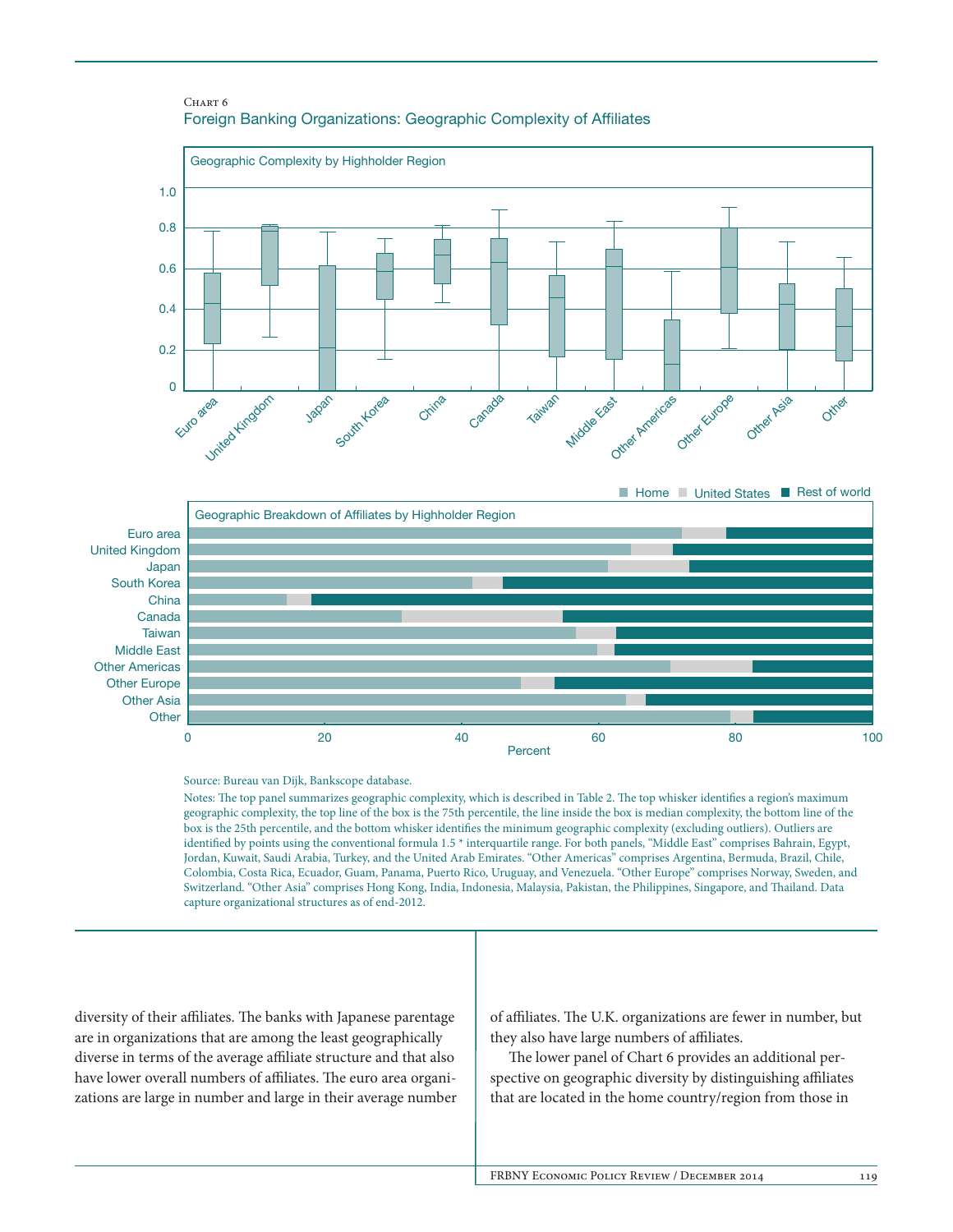## TABLE 3 Pearson and Spearman Correlations of Complexity Measures

|                            | <b>Pearson Correlations</b> |                        |                               |                          |  |
|----------------------------|-----------------------------|------------------------|-------------------------------|--------------------------|--|
|                            | Ln<br>Count                 | Count-<br><b>NBtoB</b> | <b>Business</b><br>Complexity | Geographic<br>Complexity |  |
| Ln count                   | 1                           |                        |                               |                          |  |
| CountNBtoB                 | $0.67*$                     | 1                      |                               |                          |  |
| <b>Business complexity</b> | 0.03                        | $-0.33*$               | 1                             |                          |  |
| Geographic complexity      | $0.31*$                     | $-0.14$                | $0.29*$                       | 1                        |  |
|                            | Spearman Rank Correlations  |                        |                               |                          |  |
|                            |                             |                        |                               |                          |  |
|                            | Ln<br>Count                 | Count-<br><b>NBtoB</b> | <b>Business</b><br>Complexity | Geographic<br>Complexity |  |
| Ln count                   | 1                           |                        |                               |                          |  |
| CountNBtoB                 | $0.68*$                     | 1                      |                               |                          |  |
| Business complexity        | $-0.02$                     | $-0.24*$               | 1                             |                          |  |

Source: Bureau van Dijk, Bankscope database.

Note: Complexity measures are constructed using end-2012 data from Bankscope's Ownership Module.

\*Significant at the 5 percent level.

the United States and from those in the rest of the world. It is interesting that most countries/regions have more than half of their affiliates in their home market. Having a U.S. presence in total affiliates is strongest for organizations from Canada, Japan, and other Americas (which includes Mexico). Organizations from other countries might have branches and a small number of affiliates in the United States, but about 95 percent of their legal entities are typically located elsewhere.

Overall, these metrics of complexity address different dimensions of the business make-up and geographical reach of global organizations with branches in the United States. Note that the metrics are not always significantly or positively correlated with each other. As reported in Table 3, counts are positively correlated with the ratios of nonbank to bank affiliates. The correlation between affiliate counts and the measures of geographic complexity is statistically significant. Business complexity and geographic complexity are positively correlated, but both are negatively correlated with the nonbank-to-bank-count ratios.

## 3.3 Organizational Complexity of U.S. Global Banks

U.S. banks and their organizations can also be highly complex, as evidenced by U.S. legislative actions addressing recovery and resolution planning in the aftermath of the Great Recession. To illustrate this complexity and provide an appropriate comparison with foreign organizations in the United States, we start with the top-fifty U.S. bank holding companies in 2013—similar in size to the larger FBOs—and limit our discussion to U.S.-owned organizations with global banking activities. To meet the global banking criterion, an organization must have some branch or subsidiary outside of the United States and must file a report indicating exposure to foreign countries.17 In this way, we can compare U.S. organizations that have global banks with foreign organizations that have global banks.18 As reported in Table 1, these criteria generate a sample of thirty-five organizations with U.S. owners.

For information related to organizational complexity, we start with a database that collects FR Y-10 reports, the "Report of Changes in Organizational Structure" filed by each institution.19 The "structure data" use Regulation Y definitions of control and include affiliates that are controlled and regulated by the bank holding company. The database contains information on the geography of each affiliate, as well as information on the type of affiliate as captured by the U.S. NAICS (North American Industry Classification System) codes. We can clearly differentiate between banks (NAICS 5221), insurance companies, nonfinancial firms, and other financial firms. We do not have a readily available mapping that cleanly separates the mutual funds from other financial firms, a division that would allow for a direct correspondence with the categories drawn from the Bankscope data for foreign organizations. We use the most current structure as of the fourth quarter of 2012.

The counts of subsidiaries under the parent organization exceed 3,000 for three of the organizations, total more than 1,000 for another three, and are below 100 for many of the other U.S. banking organizations (Chart 7, top panel). The U.S. organizations are similar to their foreign global counterparts in that banking entities represent only a small share

<sup>17</sup> Instructions for the preparation of the FFIEC 009 Country Exposure Report are provided at http://www.ffiec.gov/PDF/FFIEC\_forms/FFIEC009\_201103\_i.pdf.

 $^{18}$  Because our analysis is ultimately motivated by the potential implications for the United States of the existence of complex global banking organizations, it makes sense to identify U.S. global organizations by looking at entities that have either branches or subsidiaries abroad. This is not inconsistent with our approach to analyzing foreign global families, identified as those having only branch operations in the United States (see footnote 7).

19 See http://www.federalreserve.gov/reportforms/forms/FR\_Y-1020121201\_i.pdf.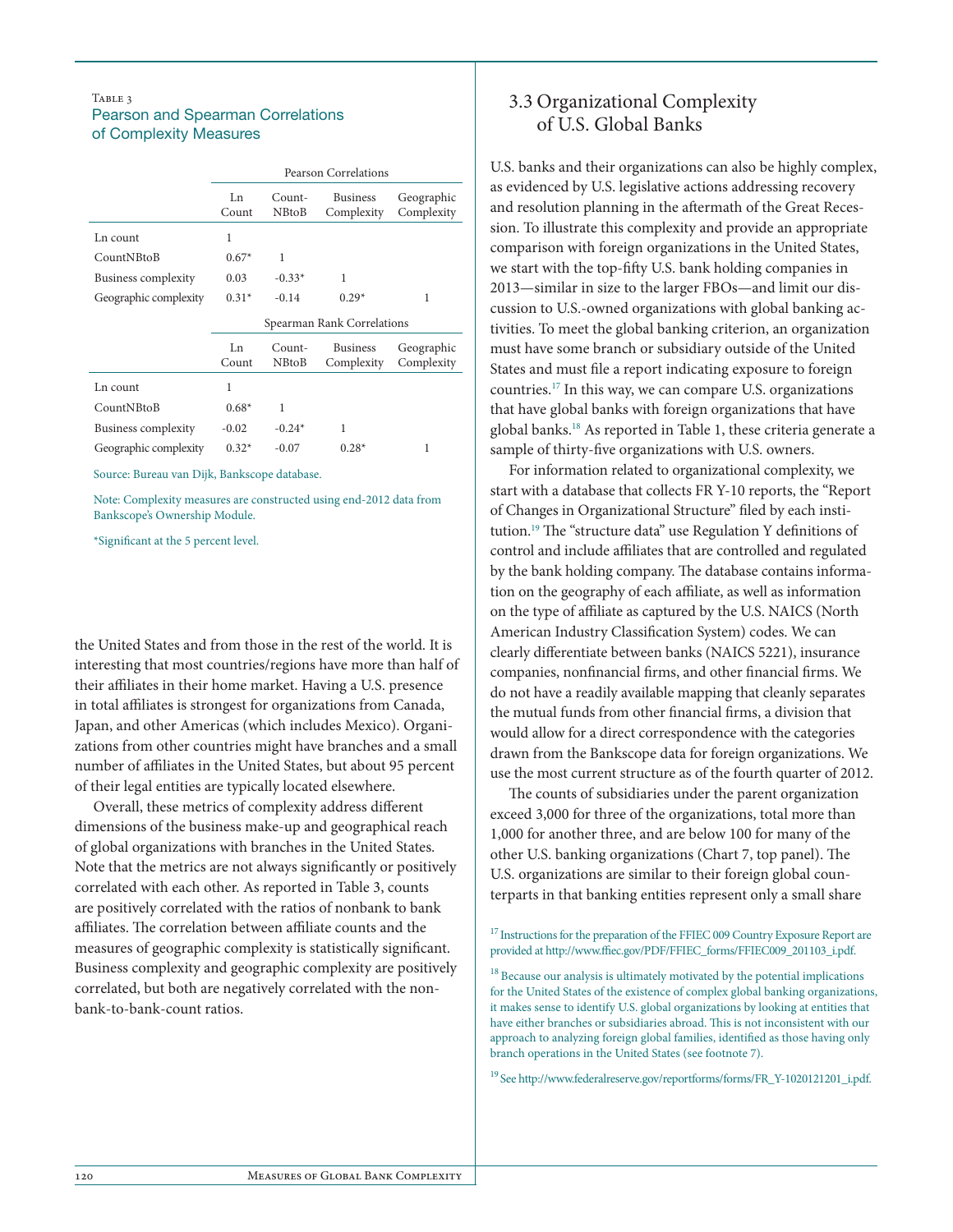## CHART 7 U.S. Global Banks: Breakdown of Afliates by Type and Regional Composition



Notes: Each bar in the chart panels represents a separate U.S. global bank. Highholder structure information is provided by the Federal Reserve Bank of New York's Statistics Function, sourced from the Federal Reserve Board's reporting forms. Data capture organizational structures as of end-2012. We first define the euro area and Middle East using the IMF's 2012 definitions. We then categorize the remaining countries using the U.N. Statistics Geoscheme. "Other Americas" comprises the following countries: Argentina, Aruba, the Bahamas, Barbados, Bermuda, Brazil, the British Virgin Islands, the Cayman Islands, Chile, Colombia, Costa Rica, the Dominican Republic, Ecuador, El Salvador, Guam, Guatemala, Haiti, Honduras, Jamaica, Mexico, the Netherlands Antilles, Nicaragua, Panama, Paraguay, Peru, Puerto Rico, Trinidad and Tobago, the Turks and Caicos Islands, Uruguay, and Venezuela. "Other" includes the following regions: the Middle East (Bahrain, Egypt, Lebanon, Oman, Qatar, Saudi Arabia, Turkey, and the United Arab Emirates), other Europe (Channel Islands, Croatia, Czech Republic, Denmark, Gibraltar, Hungary, Iceland, Liechtenstein, Monaco, Norway, Poland, Russia, Sweden, Switzerland, Ukraine, and Yugoslavia), and other Asia (Bangladesh, Brunei, Hong Kong, India, Indonesia, Kazakhstan, Malaysia, Pakistan, the Philippines, Singapore, Thailand, and Vietnam). "Other" also includes the following countries: Australia, Botswana, Cameroon, Côte d'Ivoire, the Democratic Republic of the Congo, Gabon, Israel, Kenya, Mauritania, Mauritius, Morocco, Namibia, New Zealand, Nigeria, Senegal, Somalia, South Africa, Swaziland, Tanzania, Tunisia, Uganda, Zambia, Zimbabwe, and the Virgin Islands.

of the subsidiaries. Other financial entities and nonfinancial entities account for the vast majority of affiliates. As for the geographic location of the affiliates (Chart 7, bottom panel), U.S. global organizations exhibit considerable variation in the extent of home bias in their affiliates' locations. The mean share of affiliates within the United States is 83.2 percent, while the non-U.S. affiliates are concentrated in the euro area, the United Kingdom, and other Americas.

## 4. Is Organizational Size Analogous to Complexity?

Discussions of complexity often treat fragmentation of the organization—and the number of affiliates—as a concept analogous to the size of the organization. In this section, we consider the relationship between our alternative complexity metrics and the size of the highholder organization as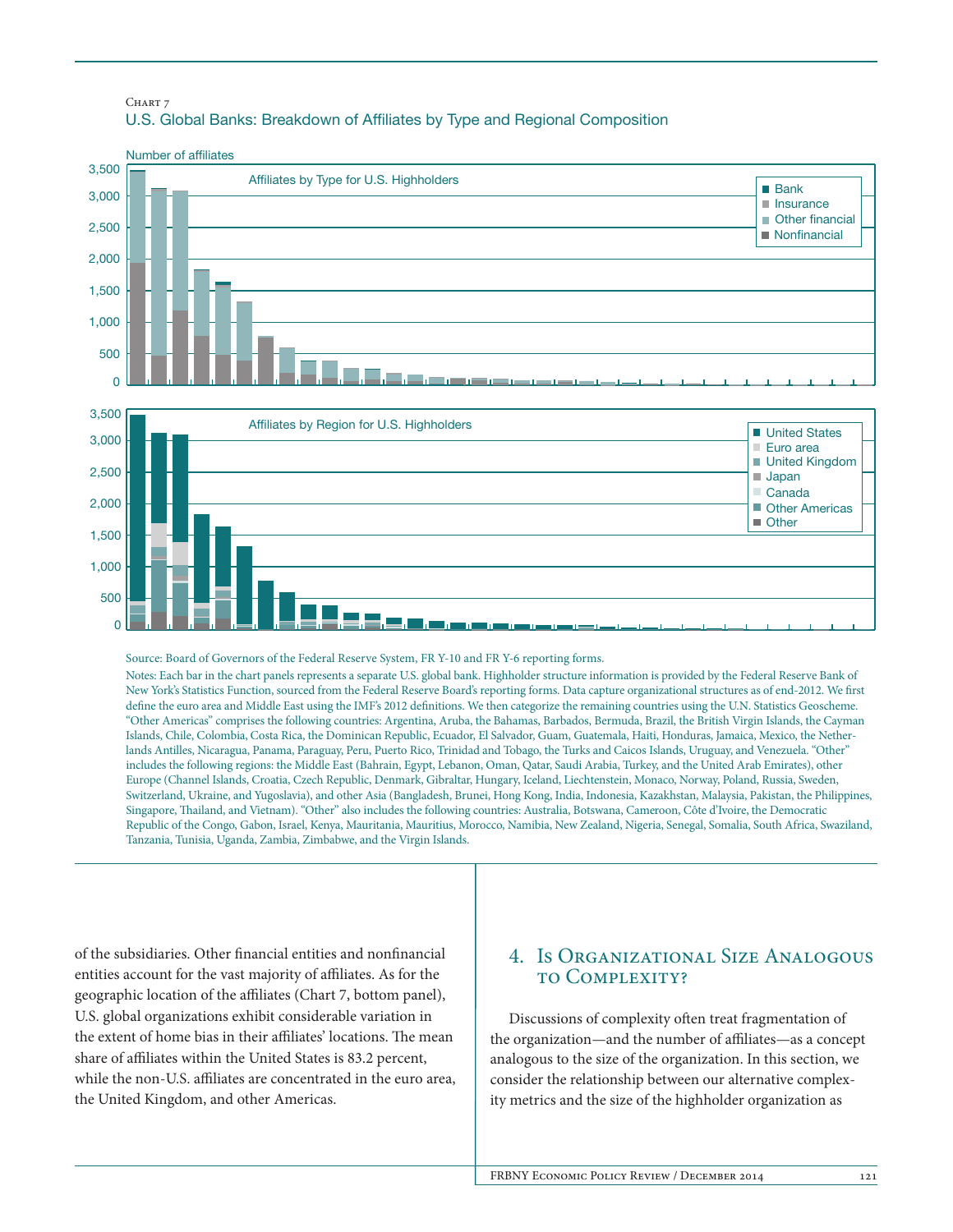## Chart 8 Foreign Banking Organizations: Relationship between Size and Complexity



Sources: Bureau van Dijk, Bankscope database; Board of Governors of the Federal Reserve System, FR Y-7Q reporting form. Notes: Complexity measures are constructed using end- 2012 data from Bankscope's Ownership Module. "Total assets" data are drawn from Bankscope and the Federal Reserve Board's FR Y-7Q reporting form.

\* Signicant at the 10 percent level.

\*\* Significant at the 5 percent level.

\*\*\* Significant at the 1 percent level.

reflected in asset valuation. Overall, we find that the straight measures of affiliate counts are positively correlated with size of the highholder organization, such that the larger organizations have more affiliates. However, other measures of complexity that use information on type, organizational structure, and regional placement of affiliates are not as tightly correlated with the size of the overall institutions.

# 4.1 Complexity and Size for Foreign Global Organizations

Chart 8 provides plots and regression fits between measures of complexity and size. Panel A shows the relationship between the (logarithm of) counts of affiliates and the (logarithm of) asset size of the foreign global organizations.<sup>20</sup> The slope of the

 $20$  The size of the parent organization (in terms of assets) is, however, strongly correlated with the size of its branches within the United States.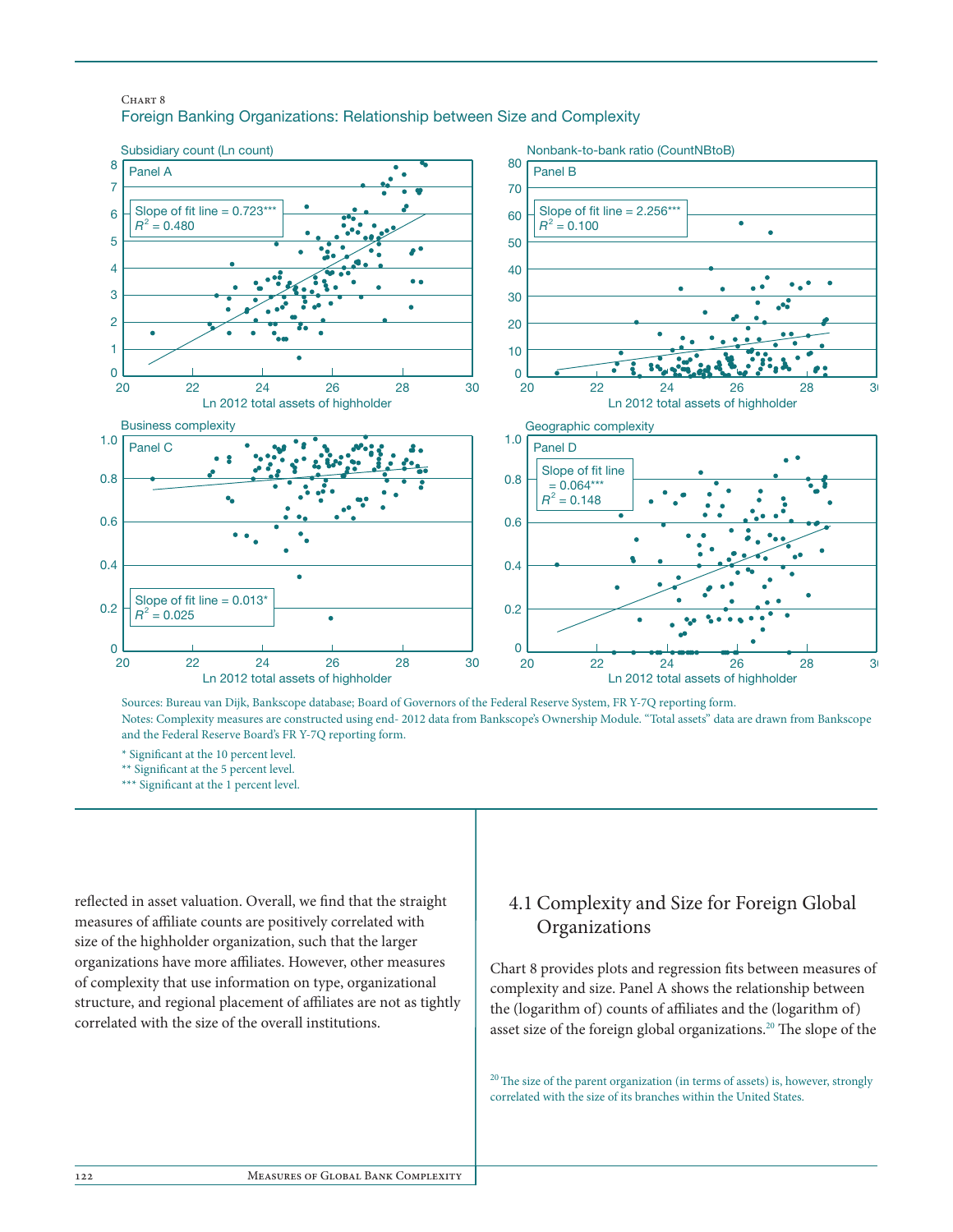## Chart 9 U.S. Global Banks: Relationship between Size and Complexity



Source: Board of Governors of the Federal Reserve System, FR Y-10 and FR Y-9C reporting forms. Notes: Complexity measures are constructed using end-2012 data from the FR Y-10 reporting form. "Total assets" data are drawn from the FR Y-9C reporting form.

\* Signicant at the 10 percent level.

\*\* Significant at the 5 percent level.

\*\*\* Significant at the 1 percent level.

regression line is significant, and about half the cross-sectional variation in *counts* is explained by size. An organization that is twice as large as another is likely to have 70 percent more affiliates. If resolution of failing institutions is a concern, this relationship shows that the larger—and often more systemically important—institutions may have more complex and numerous affiliate structures, suggesting that resolution costs increase with size.

Consider next the concepts that might be relevant for understanding the business models of the global banking organizations. The ratio of nonbank affiliate counts to bank affiliate counts is positively correlated with size (Panel B), but size explains less than 10 percent of cross-sectional variation. Additionally, the relationship between size and the diversity of affiliate types is close to zero as organizational size increases (Panel C), making size a poor predictor of affiliate-type diversity.

 Similar observations pertain to the metrics of affiliates' geographic complexity (Panel D). Recall that we presented evidence of significant home bias in the affiliate locations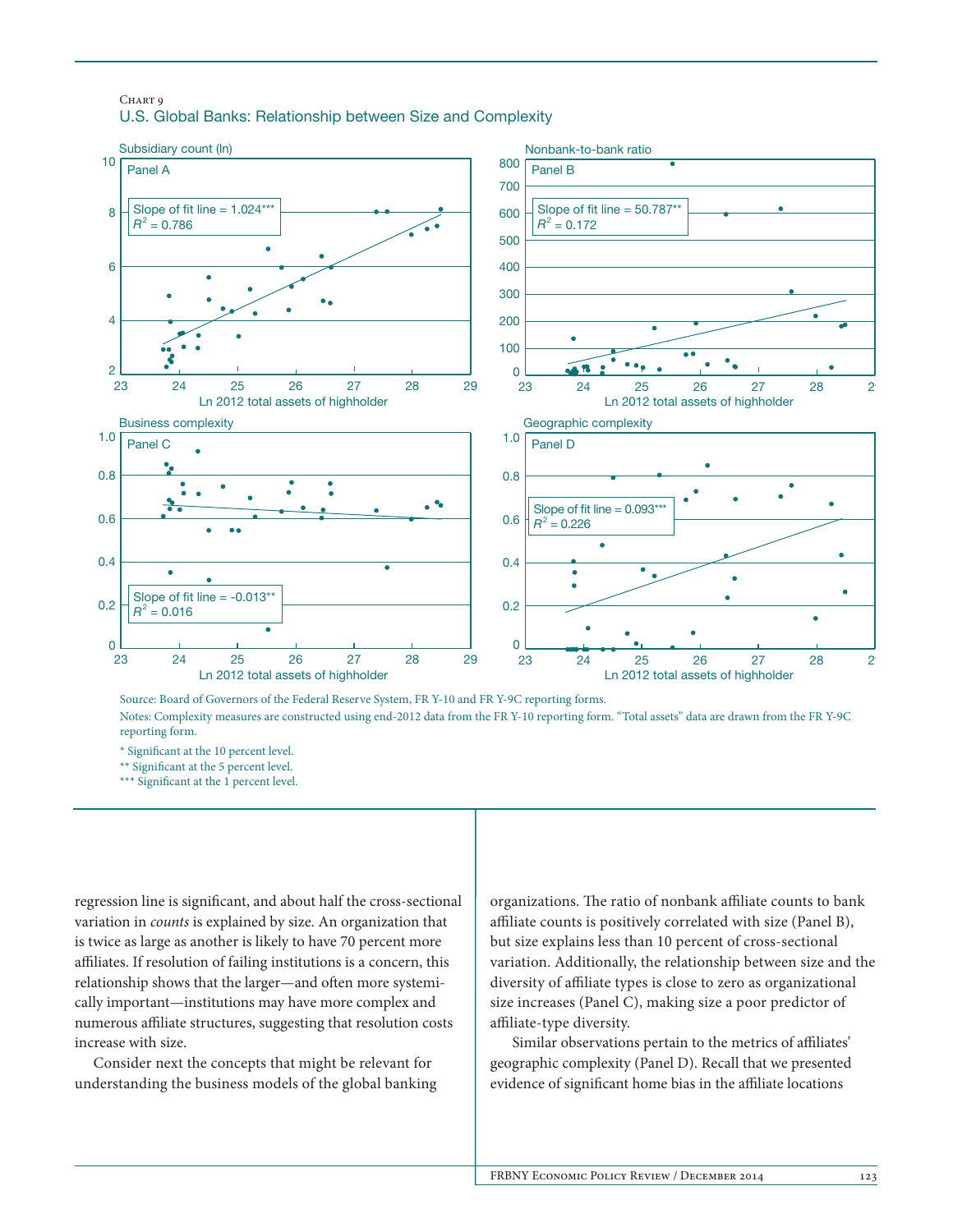for these organizations. Some organizations, regardless of size, have all of their legal entities in their home markets. Other organizations, regardless of size, are broadly diversified geographically. Overall, the relationship between size and diversity by region is highly diffuse, even if positively sloped.

## 4.2 Complexity and Size of U.S. Global Financial Institutions

For U.S. global financial institutions, the tight relationship between size and complexity is a feature only of the *count* metric, which is the number of affiliated entities under the parent organization. As shown in Panel A of Chart 9, the (log) count of affiliates rises one-for-one with the (log) size of the overall organization, a tighter and more linear fit than that observed for organizations with foreign parents.<sup>21</sup>

For all other measures, the correlations with size—even when statistically significant—are decidedly weaker. The ratio of nonbank to bank counts, shown in Panel B, shows a weak relationship to organizational size in U.S. global organizations, as it did for the foreign organizations, with a regression fit of only 17 percent. There is little relationship between size and the diversity of affiliate types (here consisting of four types, instead of the five types identified for the measures relating to the non-U.S. entities), which have a slope of essentially zero and explain only 2 percent of the cross-sectional variation in these values (Panel C). The relationship between geographic diversity and size is positive but also weak (Panel D). Smaller U.S. entities in our sample are more likely to have affiliates located exclusively in the United States. Otherwise, geographic dispersion is not related to the size of the organization.

## 5. Conclusion

Our examination of the complexity of global banking organizations—both foreign institutions that have operations in the United States and U.S. institutions that have branches or subsidiaries abroad—has produced a number of significant findings. Above all, we have documented that there is more to complexity than just organizational size. Global entities

can differ tremendously in their organizational complexity, business complexity, and global footprint.

It is not clear what might be driving the buildup in bank complexity. Complexity may result in part from firms growing larger as they attempt to achieve economies of scale and scope. Managerial motives (empire building, entrenchment) or rent seeking (monopoly power, acquisition of too-big-to-fail status) may also be contributing factors. Geographic diversification and the development of complex affiliate structures might reflect taxation regimes and efforts to avoid business transparency and achieve less restrictive regulation across markets (Baxter and Sommer 2005).22 Moreover, some of the growth in complexity may be an endogenous response to an evolving intermediation technology that favors the growth of organizations incorporating, under common ownership and control, the many financial entities (specialty lenders, asset managers, finance companies, brokers and dealers, and others) that have increasingly become essential to the financial intermediation process (see, for example, Poszar, Adrian, Ashcraft, and Boesky [2010], Cetorelli, Mandel, and Mollineaux [2012], and Cetorelli and Peristiani [2012]).

Whatever the main causes of complexity may be, our analysis of global banking organizations—which are arguably the most complex among banking institutions in general—reveals a substantial degree of diversity in the forms that complexity takes. Banking organizations may display relatively few entities that are in their immediate control but, under that first layer of organizational complexity, many more affiliates may be connected indirectly to the same common highholder through multiple rounds of ownership. Alternatively, banking organizations may display a relatively narrow business scope, but still operate through a large number of entities broadly located across the globe. Or it could be that the organizations display a relatively narrow geographic focus but engage in a wide variety of business activities.

There is substantial room for further research to clarify the positive and negative consequences of business, organizational, and geographic complexity for individual financial organizations and the financial systems they inhabit. For instance, a bank that is part of a complex organization, spanning multiple sectors and countries, may benefit from larger and more diversified internal capital markets. Likewise, it may

<sup>22</sup> Desai, Foley, and Hines (2006) examine U.S. multinational firms and show that they establish operations in tax haven countries as part of their international tax-avoidance strategies. Rose and Spiegel (2007) argue that, while activities in offshore financial centers are likely to encourage bad behavior in some countries, they may also have positive effects, such as providing competition for the domestic banking sector.

 $21$  This finding is consistent with the evidence in Avraham, Selvaggi, and Vickery (2012), which showed that organizational size was the only significant determinant of this count measure of complexity, and that no role was played by an industry concentration index, geographical concentration indexes, or shares of domestic commercial bank assets.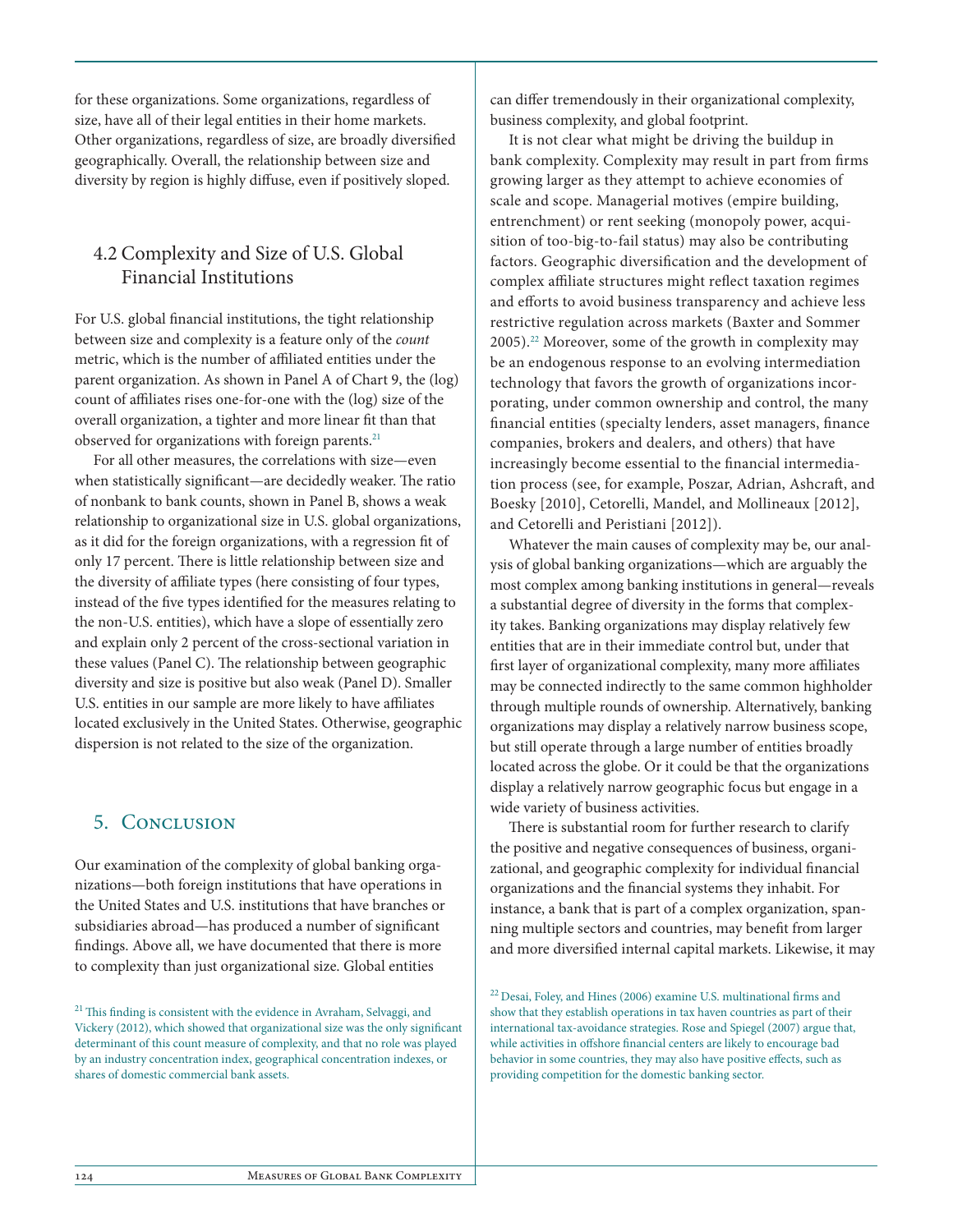gain access to external markets and benefit from the credit standing of the broader organization. In addition, there may be benefits from business synergies such as product complementarities, information flows, and cost savings on common resources. If these working hypotheses are correct, the mode of operation of a bank may differ in accordance with the complexity of its family.

Complexity may alter balance sheet management strategies, affecting decisions about funding models, liquidity policies,

and investment and lending strategies. Hence, organizational complexity may have broad economic implications not just during episodes of financial distress but also in normal times. These observations suggest the importance of achieving a fuller understanding of the drivers and forms of complexity and of using this knowledge to assess the positive and negative externalities that complexity generates.